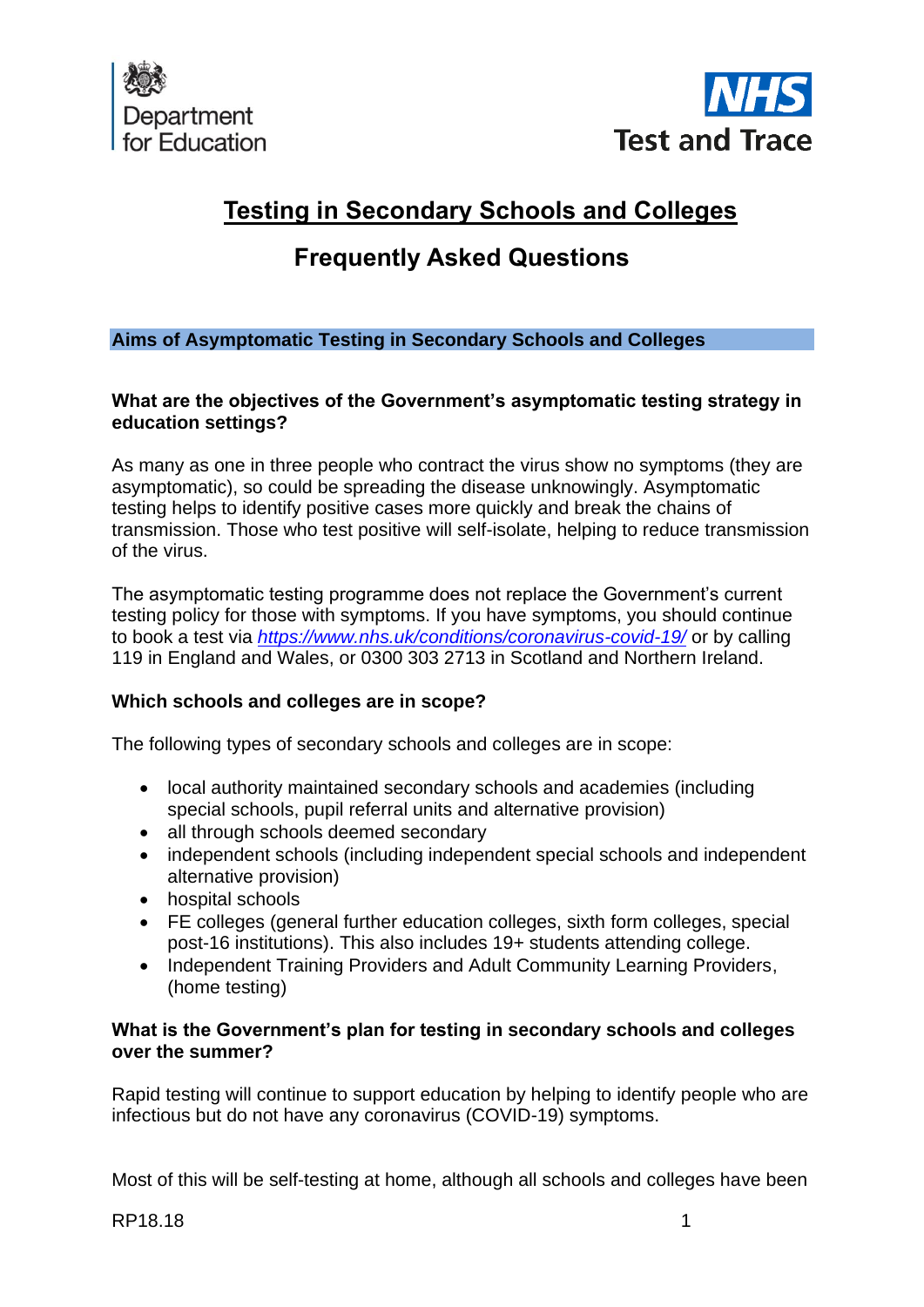



asked to maintain a small asymptomatic testing site (ATS) where it is not possible to test at home. During the summer holiday period, we recognise that most schools will be closed. Education settings should only offer regular testing to staff or students who are attending settings over this period.

There is no need for primary age pupils (i.e. those in Year 6 and below) to test over the summer period if they are transitioning from primary to secondary school. They should not test even if they are participating in summer schools or open days, prior to starting at their new school in the autumn.

## **What about schools who operate holiday activities?**

Regular rapid testing will pause in schools and colleges over the summer except for those that remain open, such as extra-curricular activities, tuition, Holiday Activities and Food programme. In these cases, we ask that those attending continue to test regularly, and should continue to access testing through their usual route and report their results twice weekly as outlined.

However, testing is still widely available, and kits can be collected either from your local pharmacy or ordered online [here.](https://www.gov.uk/order-coronavirus-rapid-lateral-flow-tests)

## **Do students attending open days in FE have access to tests?**

Students should be encouraged to test before attending open days in a FE setting. New students, and any persons accompanying them, should be encouraged to access testing by ordering on gov.uk or collecting from a pharmacy. If the individual is already an existing student, they should continue to use the test kits through their usual route. Testing remains voluntary and proof of test will not be requested.

## **What are the Government's testing plans for schools/ colleges in the autumn term?**

Secondary schools and colleges should reinstate a full on-site Asymptomatic Testing Site (ATS) and offer **two** tests on-site per student (3-5 days apart) before continuing regular testing at home. To facilitate this, we will provide all schools and colleges with refreshed guidance, test kits, and PPE so that schools can be ready to stand up on-site ATS from the start of the autumn term if needed. Test kits deliveries commenced from Tuesday 29 June and there is no need for schools and colleges to make separate orders for this. Information on delivery schedules and refreshed guidance is now available on the [school/college document sharing platform.](https://drive.google.com/drive/folders/1jYv0MjFyIIbzgPn_1S10OuRgfrj_b5_P?form=MY01SV&OCID=MY01SV)

This will help to identify cases and stop transmission to support the return to education – particularly as most students will not be testing for a long period over the summer and will need to re-establish the habit of regular twice weekly testing. It will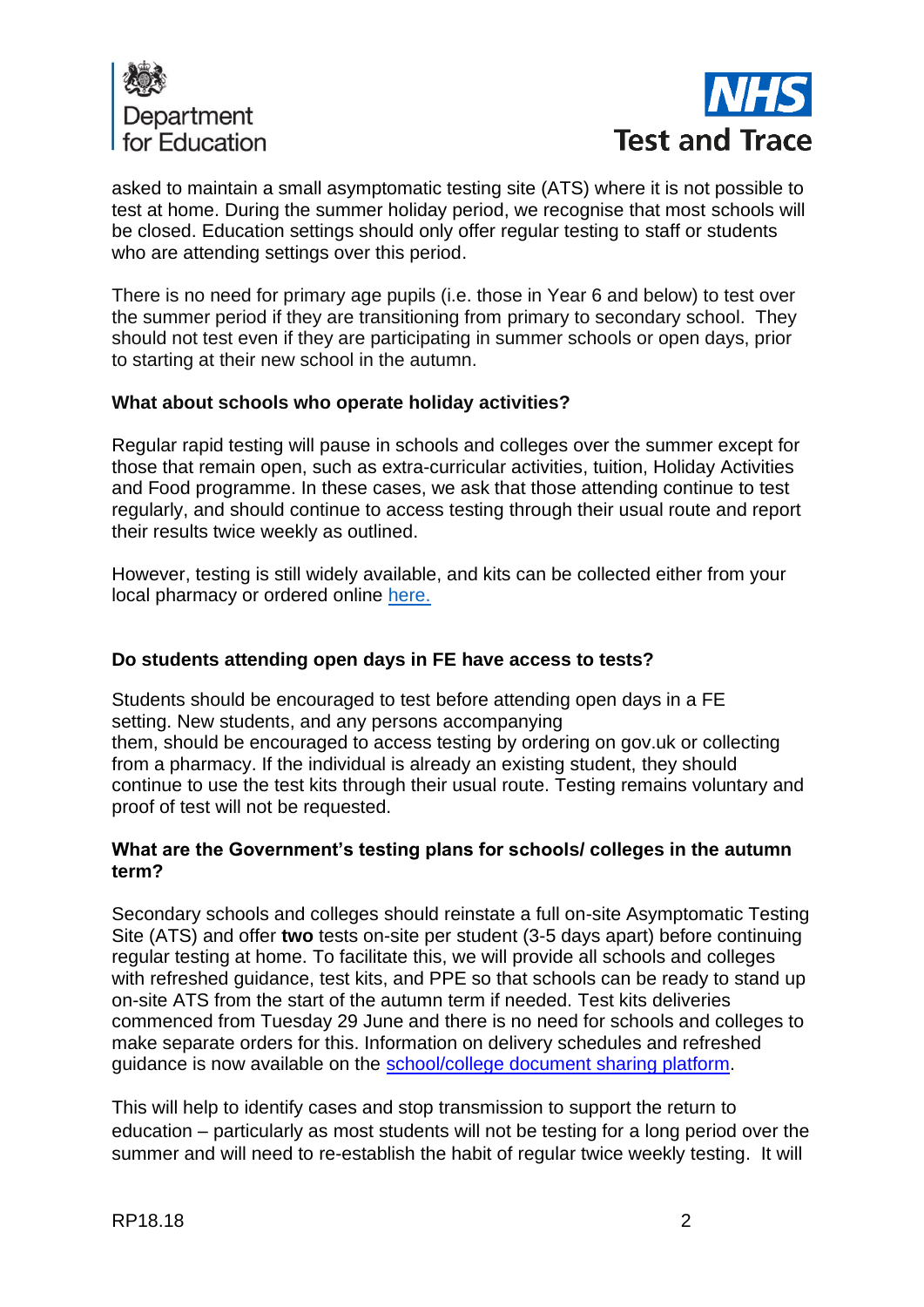



also give new pupils and students the opportunity to get used to swabbing in a supervised environment before moving to twice weekly testing at home.

As with the return to school/colleges in March 2021, we expect this will require a phased return in the first week of term to manage the numbers passing through the test site at any one time. Schools and colleges will therefore have the option to stagger the return to school and to starting on-site testing up to three days before the start of term. Schools and colleges have the flexibility to consider how best to deliver testing on a phased basis, depending on their circumstances and local arrangements.

A pupil/student's first test at an on-site (ATS) should be as soon as possible after they arrive at school or college, and they will be allowed to resume face to face learning if they test negative after that first test. If they test positive, they will need to go home and self-isolate in line with government guidance. Their second test should be 3 to 5 days later. If a school/college decides to test up to three days before the start of term, pupils/students should be sent straight home once they have completed their test.

Following the two initial on-site tests, and once schools have received deliveries of test at home kits, we expect to ask students to continue twice weekly testing at home (subject to the latest public health advice).

Schools and colleges should retain minimal testing capacity on site so they can offer testing to pupils and students who are unable to test themselves at home.

Staff across all education settings should undertake twice weekly home tests whenever they are on site until the end of September, when this will be reviewed in line with public health advice.

Further guidance can be found on the document sharing platform we have shared with schools and FE providers. If you do not think you have access, then contact the DfE helpline.

# **Special Needs and Alternative Provision settings**

We recognise specialist settings will have additional considerations to consider when delivering asymptomatic testing and additional guidance has been published and circulated. We recognise that self-swabbing may cause significant concerns for some children and young people with SEND. Testing is voluntary and no child or young person will be tested unless informed consent has been given by the appropriate person.

## **Which staff are in scope for testing?**

Schools and colleges should offer testing to all staff who are school and college based, including teaching and non-teaching staff members, such as support staff, clinical practitioners and therapists. Non-permanent members of staff should also be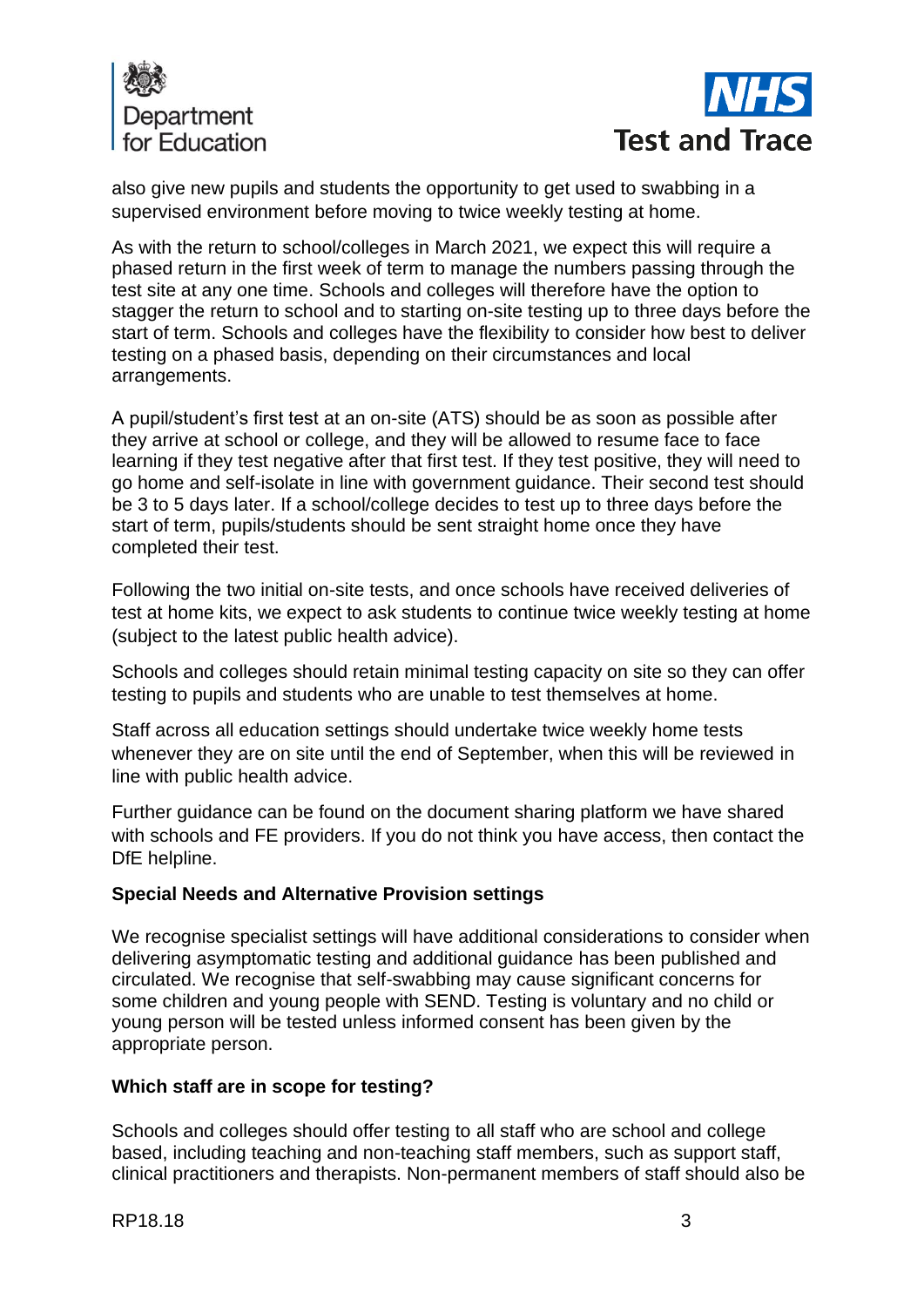



offered testing, such as trainee teachers on placement in school, volunteers and supply workforce. Some staff, for example those employed through the NHS in specialist settings, may have separate arrangements for regular testing.

# **Is participation in testing compulsory?**

No. Testing is voluntary, but staff, pupils and students are strongly encouraged to participate as testing regularly helps to reduce the spread in school and college settings through asymptomatic transmission.

## **Can students and pupils swab themselves?**

Yes. In an Asymptomatic Testing Site all secondary age students can swab themselves if they are able to under appropriate supervision (this includes 11-yearolds in year 7). Adult supervision is not a requirement for 18 and above.

When testing at home, pupils/students aged 18 and over should self-test and report the result, with assistance if needed. Pupils/students aged 12-17 should self-test and report with adult supervision. The adult may conduct the test if necessary.

When testing at home, children aged 11 (who attend a secondary school), should be tested by an adult.

## **Are close contacts of positive cases still required to self-isolate?**

From 19 July, education and childcare settings will not routinely be asked to undertake contact tracing for children and young people. Close contacts will still be identified via NHS Test and Trace. Settings may be contacted in exceptional cases to help with identifying close contacts, as currently happens in managing other infectious diseases.

Students who test positive will be subject to the normal test and trace process, which will identify close contacts. This will be limited to very close contacts. From the 16 August, unless they test positive, children and those who are fully vaccinated will not be required to self-isolate if they are identified as a close contact. Self-isolation continues for those who have tested positive for Covid.

## **Are settings still responsible for contact tracing?**

From 19 July, schools and colleges will no longer be asked to trace close contacts. Close contacts will still be identified via NHS Test and Trace but schools will not have additional responsibilities in contact tracing.

## **When will restrictions in schools and colleges be lifted?**

On 6 July we announced and published information on the relaxation of measures in education and childcare settings from 19 July.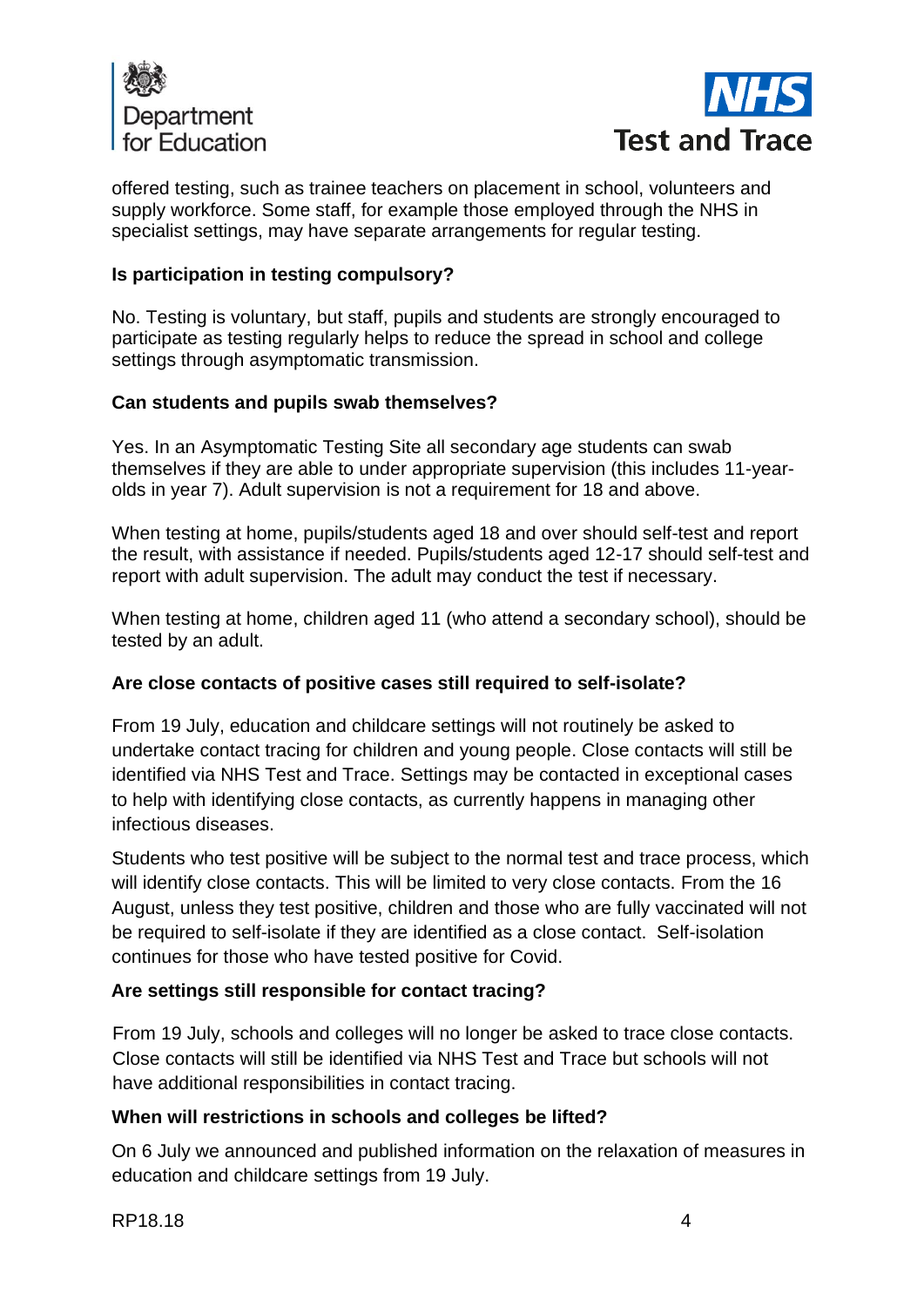



Schools and colleges are no longer being asked to keep children in consistent groups ('bubbles'). This means that bubbles will not need to be used for any summer provision (for example, summer schools).

From 19 July, schools and colleges will no longer be asked to trace close contacts. Close contacts will still be identified via NHS Test and Trace but schools will not have additional responsibilities in contact tracing.

## **On-site Asymptomatic Testing Sites (ATS)**

### **What are you doing to minimise disruption caused by ATS in the autumn?**

We are committed to minimising disruption to schools and colleges wherever possible. That's why education settings can start onsite testing up to 3 days before the start of term and can stagger the return of pupils during the first week of term to accommodate this. We have also reduced the recommendation for onsite testing from three to two tests. As before, we are providing financial support to enable schools/colleges to stand up a workforce to deliver on site testing. Schools/colleges have flexibility to deliver testing in a way that works in their local circumstances.

# **What additional help or support is there for schools and colleges to stand up ATS testing on return?**

We know that setting up on site testing is a significant ask for schools and colleges. To make this as easy as possible, full guidance is available on the schools and colleges document sharing platform. We will also support schools and colleges with the workforce costs associated with setting up on-site testing – the workforce planning tool on the document sharing platform provides more information.

If schools/colleges do not have enough existing staff to deliver on-site testing, the Voluntary and Community Sector Emergencies Partnership (VCSEP) may be able to help. VCSEP is a coalition of over 230 organisations across England and may be able to offer additional workforce support to your school/college. Please give as much notice as possible to ensure the best chance of securing this resource in time for the autumn.

There is a small administrative charge for the deployment of volunteers, which is to be agreed between the charity network and the setting. Schools/colleges will be able to use their ATS workforce funding allocation to cover these associated costs.

Where specialist settings do not have the capacity to deliver assisted swabbing, further support may be available from Medacs Healthcare.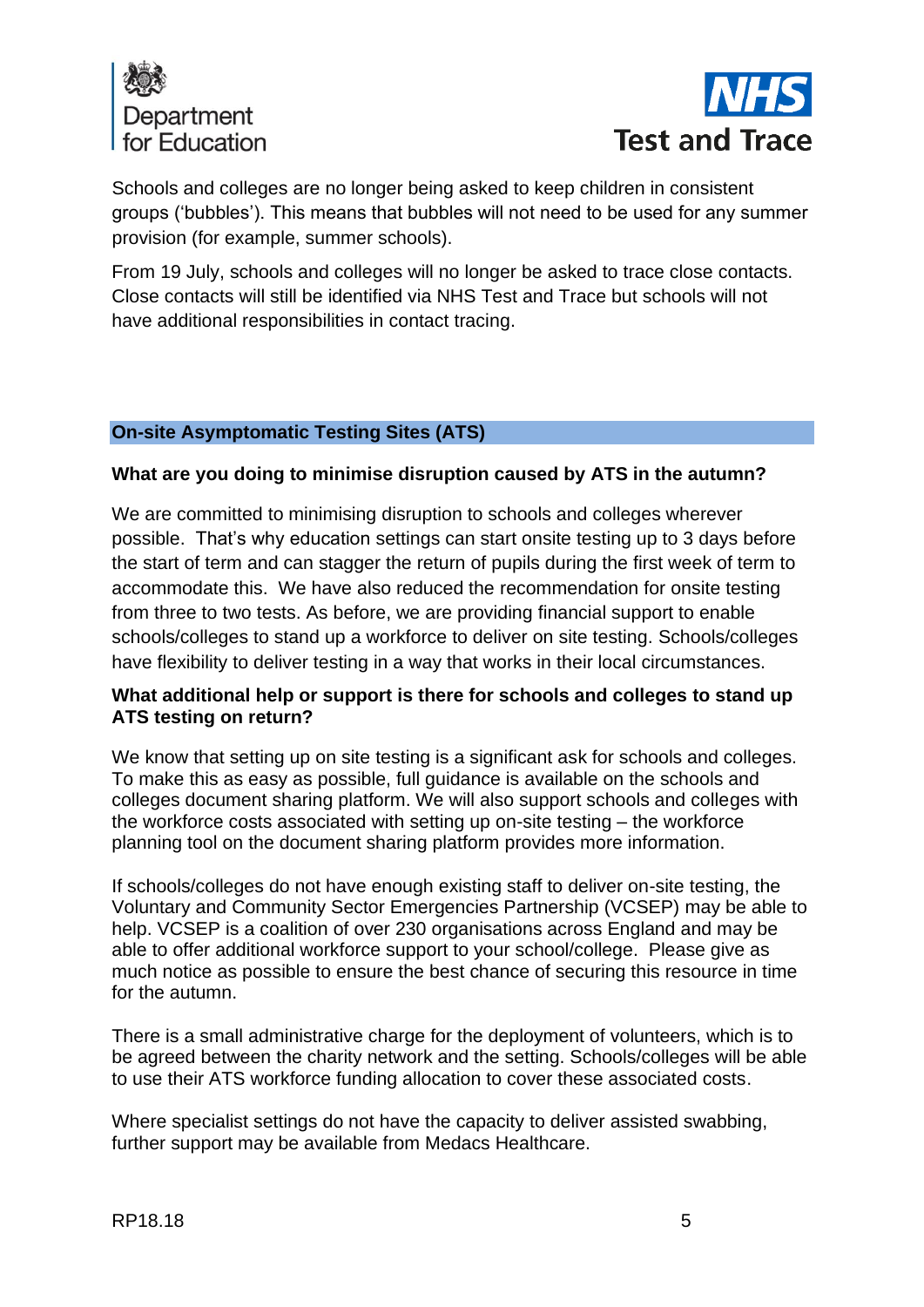



Information and guidance on how to access this help is available on the secondary schools and colleges document sharing platform. If you have any queries or require further advice about ATS testing in your school or college, please contact the helpline 0800 046 8687.

## **Can I start testing pupils and students before the start of the autumn term?**

Schools/colleges can start testing students/pupils no earlier than three days before the start of term, or stagger the return of pupils during the first week of term if they would like to do so. This is voluntary and at the discretion of each school and college.

## **Who will be running the asymptomatic testing site in schools and colleges?**

In most cases staff, pupils and students will self-swab to provide a test sample. There are a number of related roles in the testing process, which are set out in the [School and Colleges How to Guide.](https://drive.google.com/file/d/1bNvqIwbSmVVbMJGyH0ly9hNAhT8fPgsJ/view?usp=sharing)

Schools and colleges will be responsible for establishing their testing workforce, which could be made up of existing staff, agency staff or volunteers. Schools and colleges are responsible for ensuring that volunteers and other test support staff have passed the NHS Test and Trace training modules and assessments before testing begins.

It is also the responsibility of the school or college to ensure all staff and volunteers on their site meet the appropriate safeguarding requirements, including DBS for specific roles, and comply with data protection legislation on the privacy of individuals' personal information, in accordance with the existing DfE guidance.

## **What further workforce support may be available to my school or college?**

As well as accessing workforce funding, there are other options available to schools and colleges to support their testing workforce:

Commercial routes for hiring external, temporary staff can be accessed via a range of existing frameworks. More detail on each of these frameworks is available in the ['How Do I Buy Guide',](https://drive.google.com/file/d/1goRg3E8puhIoYGWX5eZoKbBxAr-jVVVz/view?usp=sharing) published on the schools' resources Google Drive.

Volunteers can offer additional capacity on rapid testing sites. School and college leaders may recruit volunteers that are already available to them, such as parent volunteers or school governors. The Department has provided a full range of voluntary support offers, which are available for schools and colleges to access. Should you require more information about these voluntary support offers, please contact the DfE helpline.

Additional capacity for assisted swabbing is available in exceptional circumstances. This capacity is to support children and young people with health needs, which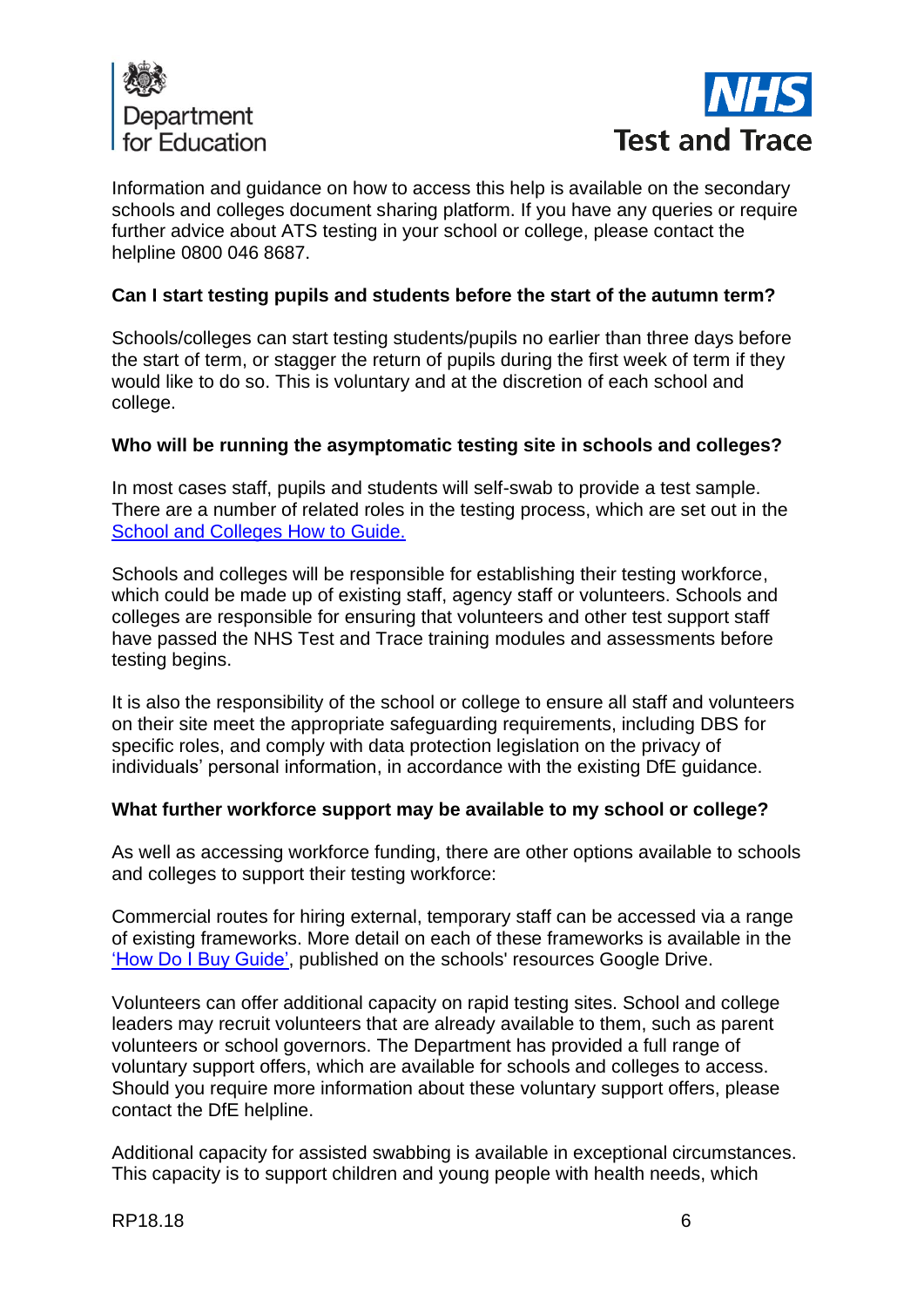



prevent them from self-swabbing, and in instances where school/college staff are not available to deliver assisted swabbing (for example, due to staff absences). This support can be accessed via the DfE Helpline.

## **Will volunteers require a DBS check?**

Schools and colleges must comply with their legal duties regarding pre-appointment checks when utilising agency staff, contractors, and volunteers to support testing. Usually, if you are involved in the testing procedure, or if you are at any time with children unsupervised, then you will require a DBS check. If you are volunteering but not assisting with swabbing and you will not be unsupervised with children/ young people at any time, then you will not need a DBS check.

It is essential that agency staff, contractors and volunteers are appropriately supported and given appropriate roles in accordance with the existing DfE guidance.

#### **What funding is available for schools and colleges?**

The Department will provide funding for schools, colleges and specialist settings, for reasonable workforce costs incurred in on-site testing.

We appreciate running an ATS when students return does require a workforce. We will continue to make funding available to support schools and colleges with the costs associated with on-site testing during the initial return of students. To help you plan for on-site  ATS testing on return in the autumn, we have published an updated workforce planning tool on the [secondary schools and colleges document sharing](https://drive.google.com/drive/folders/1mDSqjqE0Y3Ed0wQeTiFA6kH825Wsdok5)  [platform.](https://drive.google.com/drive/folders/1mDSqjqE0Y3Ed0wQeTiFA6kH825Wsdok5) There are no major changes to the tool, however it has been updated to reflect that secondary schools and colleges are now expected to conduct two tests on return rather than three.

### **If there is a change in policy and schools and colleges are asked to stand down their ATS, will they be compensated?**

Yes. If this happens, we will ensure that schools and colleges are able to recover costs that have been incurred prior to the policy change, where the costs cannot be either refunded or re-used in subsequent testing and were committed to in line with the original policy.

Claims will be considered in the following circumstances:

• recruitment of temporary staff at a level above that required for the period but where the costs had been committed to and could not be cancelled

• costs incurred for premises, but which are no longer required and cannot be cancelled or refunded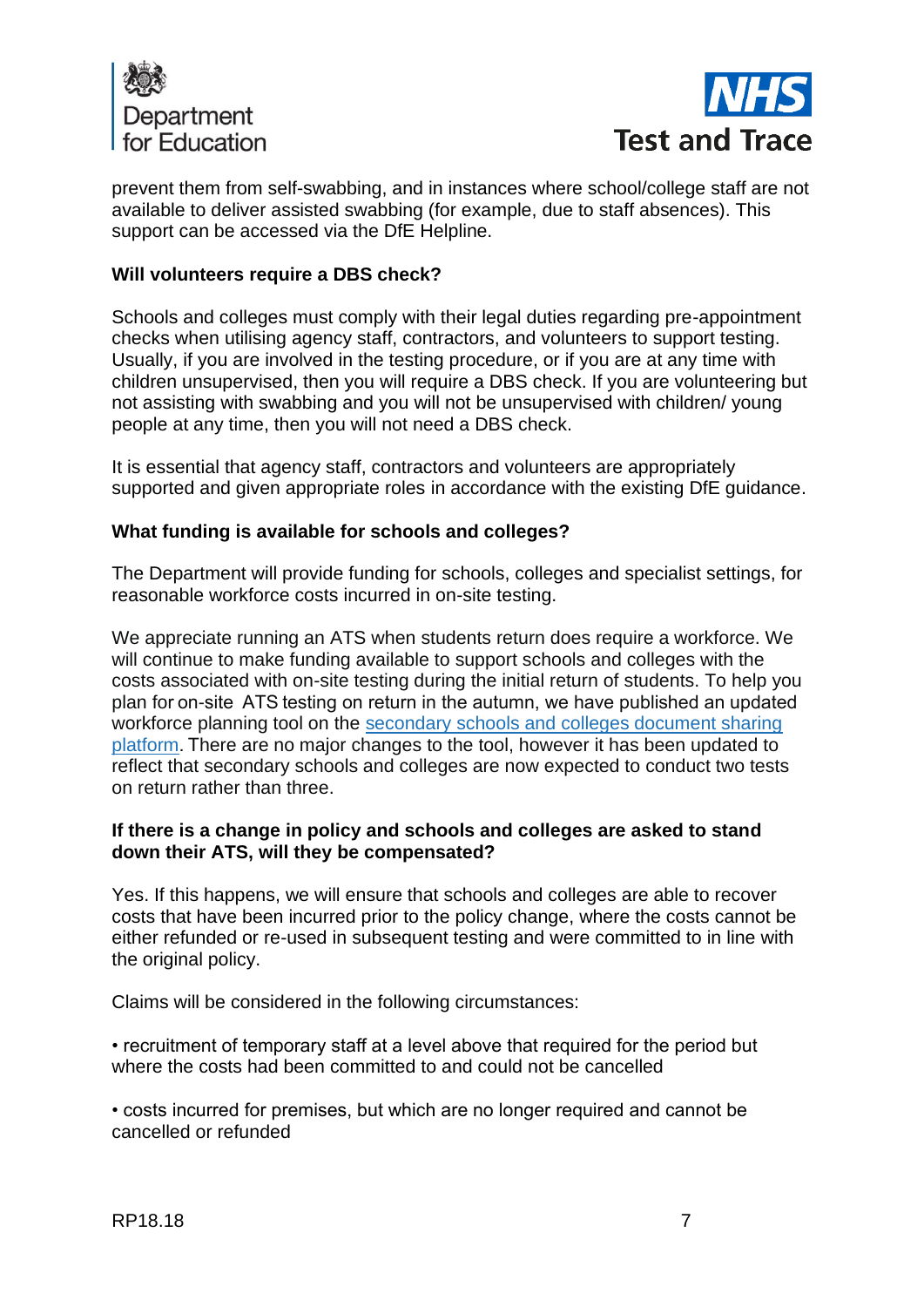



• temporary hire of additional equipment such as seating or tables for the period which will be unused but cannot be returned or refunded

• cancellation costs where temporary staff, premises or equipment were cancelled

Costs cannot be claimed for commitments/agreements entered into, after any announcement of a policy change.

Schools and colleges will need to identify which of the above categories the claim relates to, and supply documentary evidence of the costs being claimed such as invoices or contracts.

## **Is funding available for on-site ATS that special schools maintain for their pupils for whom at home testing is not suitable?**

We have made funding available to support all secondary schools, special schools and colleges deliver on-going on-site testing for a small proportion of their pupils, where test at home is not appropriate. We anticipate that this will require a maximum of 1 to 3 testing bays for most schools and colleges, depending on their size. In Special Schools, Alternative Provision and Special Post-16 institutions we anticipate that on-site testing may be more appropriate for a greater proportion of children and young people; these settings should carefully consider the specific needs of their pupils, to establish the right level of on-site testing they continue to deliver. The revised conditions of the grant is now available [here.](https://www.gov.uk/government/publications/coronavirus-covid-19-testing-in-schools-and-colleges-grant-funding) This includes coverage of payments for the spring term, as well as Daily Contact Testing (DCT) phase one payments.

## **Will insurance companies who work with schools and colleges, including the Risk Protection Arrangement (RPA) scheme, cover all the activities related to the asymptomatic testing programme?**

The RPA will indemnify members if a claim is brought by a third party (including pupils) or employees. It will cover death, injury, or damage to third-party property, due to the school or college undertaking the asymptomatic tests.

It would be advisable that schools and colleges that are not members of the RPA, should contact their individual commercial insurance provider, for definitive clarification on cover.

RPA cover is subject to the usual RPA Membership Rules and its terms, conditions, and limitations. It will include defence costs and any damages/compensation that the Member is legally liable to pay to the claimant. The RPA will not provide an indemnity to any other party (e.g., the machine manufacturer) if the other party incurs a legal liability.

It is a requirement that risk assessments are undertaken, recorded, and adhered to. In the event of loss or damage to any equipment that is owned by or the Member's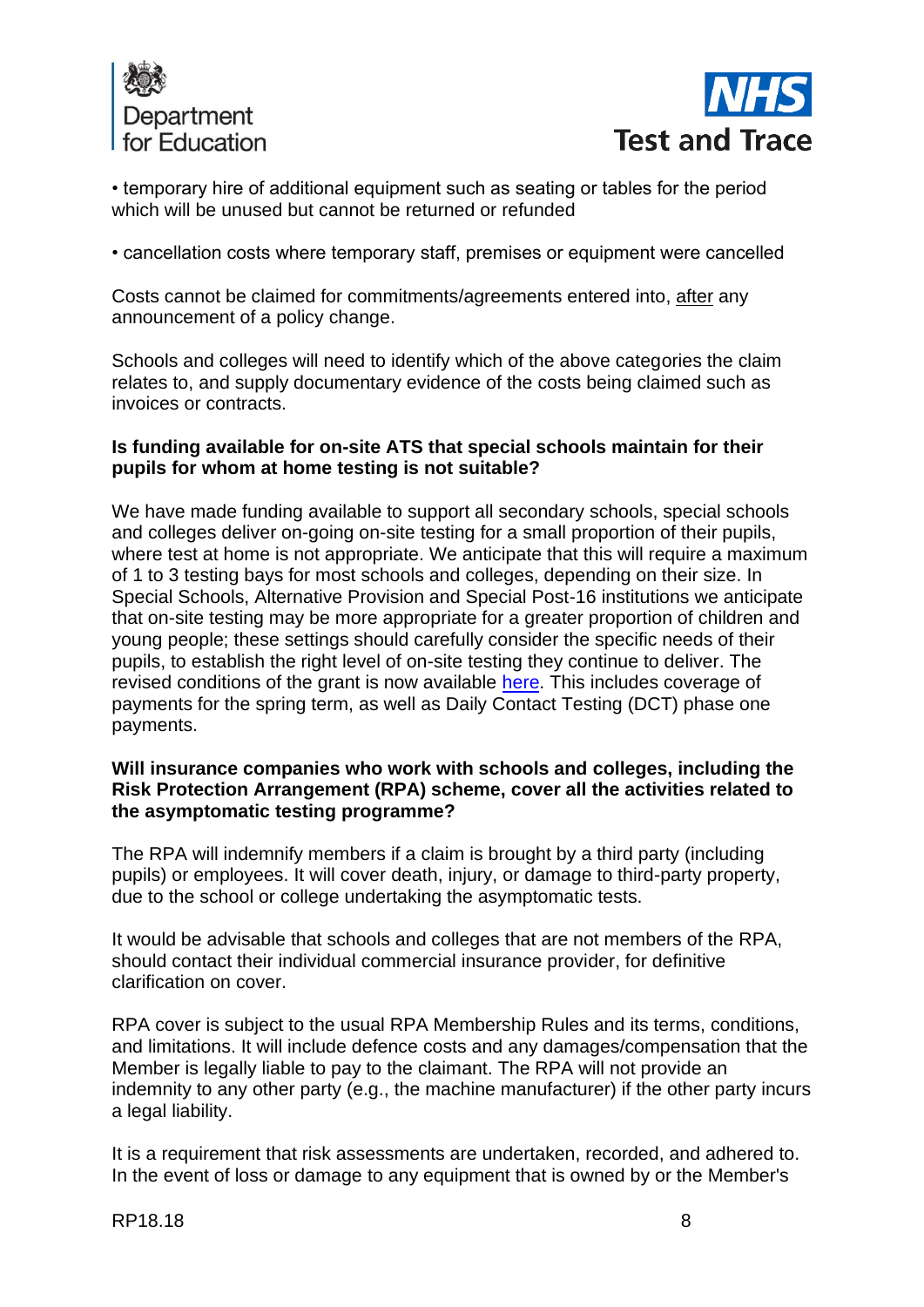



responsibility (e.g., through a lease or hire agreement) used in the provision of the testing, the RPA will provide an indemnity to the Member for the cost of repair or replacement. The cover is subject to the usual RPA Membership Rules (including all limitations, conditions, and exclusions).

## **How much time does a school or college require to plan the test area, set up the area, and undertake staff training?**

Secondary schools and colleges can find detailed information on the number of staff and estimated time and space needed for each asymptomatic testing site, and training needs in the following [Schools Colleges How To Guide.](https://drive.google.com/file/d/1bNvqIwbSmVVbMJGyH0ly9hNAhT8fPgsJ/view?usp=sharing)

## **What happens if a parent is unable to collect a child who has tested positive?**

In non-residential schools, if a pupil displays coronavirus (COVID-19) symptoms, or has a positive test, while at their school they should avoid using public transport and, wherever possible, be collected by a member of their family or household.

In exceptional circumstances, if parents or carers cannot arrange to have their child collected, if age-appropriate and safe to do so the child should walk, cycle or scoot home following a positive test result. If this is not possible, alternative arrangements may need to be organised by the school. The local authority may be able to help source a suitable vehicle which would provide appropriate protection for the driver, who must be made aware that the individual has tested positive or is displaying symptoms.

If a pupil is awaiting collection:

- they should be moved, if possible, to a room where they can be isolated behind a closed door, depending on the age and needs of the pupil, with appropriate adult supervision if required.
- a window should be opened for fresh air ventilation if it is safe to do so.
- if it is not possible to isolate them, move them to an area which is at least 2 metres away from other people.
- if they need to go to the bathroom while waiting to be collected, they should use a separate bathroom if possible - the bathroom must be cleaned and disinfected using standard cleaning products before being used by anyone else.
- personal protective equipment (PPE) must be worn by staff caring for the pupil while they await collection if a distance of 2 metres cannot be maintained (such as for a very young child or a child with complex needs) more information on PPE use can be found in the [safe working in education,](https://www.gov.uk/government/publications/safe-working-in-education-childcare-and-childrens-social-care)  [childcare and children's social care settings guidance](https://www.gov.uk/government/publications/safe-working-in-education-childcare-and-childrens-social-care)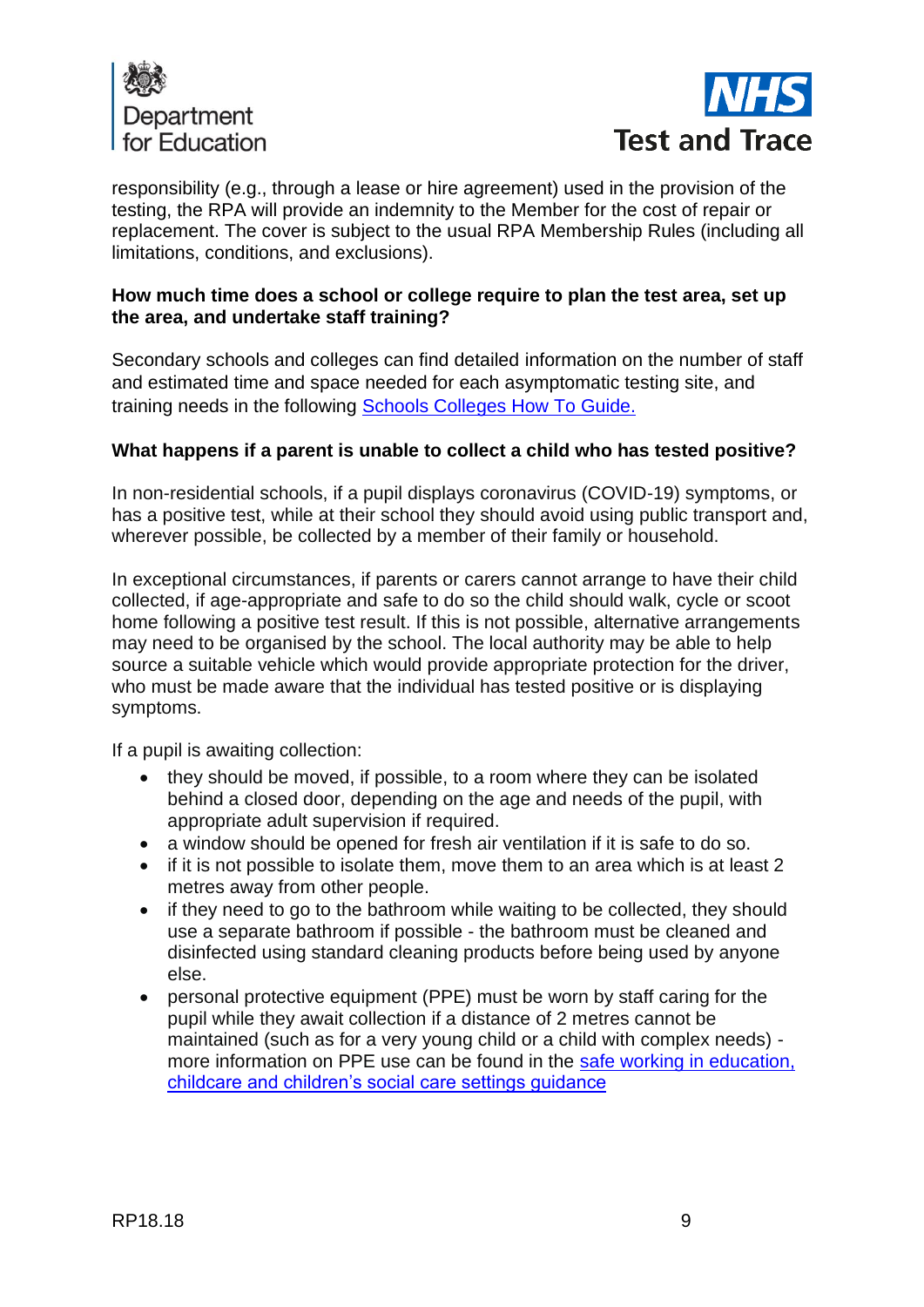



# **What should I do if not all students/pupils are expected to be on-site in the first week, such as part time learners, and two tests at an on-site ATS is logistically challenging for these learners?**

Schools and colleges have flexibility to deliver testing in a way that works in their local circumstances as long as it is in line with the clinical Standard Operating Protocol (SOP – link [here\)](https://drive.google.com/file/d/16hiJd6cSk7-8o3Y7viE5P_e3te7S0Ey1/view?usp=sharing) and quidance provided. If certain pupils/students (e.g. part-time students) are not on-site in the first week of term and are not able to participate in the two on-site tests, you should encourage these pupils/students to start twice weekly home testing as soon as possible on their return. It is very important that, when testing at home, test results are reported online to NHS Test & Trace whether positive, negative or void. They should also report positive, negative and void results to the setting.

## **What if a school or college is concerned about the amount of space on-site ATS will take up?**

We know every setting is different. Schools and colleges may start testing up to 3 days before the start of term and can stagger the return of pupils during the first week of term, depending on their circumstances. A school/college could also consider developing a testing rota to allocate testing days by year groups if space is limited. You may also wish to consider flexible testing models whereby test sites are set up and dismantled or re-purposed to accommodate other things happening in the space between morning and afternoon sessions.

# **What is the 'bulk upload' service?**

To support onsite testing, schools and colleges have the option to register up to 100 test kits at a time, using a service known as 'bulk upload'.

As part of the guidance relating to summer and autumn testing, which was published on 28 June, we advised that from 12 August, this service was being upgraded to enable you to also record the test results associated with those test kits, rather than having to upload results individually. This will reduce the time required to process results.

## **How do I use the 'bulk upload' service to register ATS test kits and record results?**

To register and upload test results for multiple test kits using this service, schools and colleges need to **download** and fill in a new **[Bulk Upload spreadsheet v 1.3](https://docs.google.com/spreadsheets/d/1yULT2vpJ4g37u7bB42wArcOELRtV8VMM/edit?usp=sharing&ouid=111492085711925567069&rtpof=true&sd=true)** with information about the test kit and the test subject. Any old versions of the bulk upload spreadsheet you have been using will no longer work and will be rejected by the system if you try to upload them.

It is essential that you **[download this spreadsheet](https://docs.google.com/spreadsheets/d/1yULT2vpJ4g37u7bB42wArcOELRtV8VMM/edit?usp=sharing&ouid=111492085711925567069&rtpof=true&sd=true)** from the document sharing platform prior to completing. It is **not possible to copy and paste** data from an old spreadsheet into the new one, as doing so will corrupt data in the new spreadsheet and it will then be unusable to upload results.

The spreadsheet contains detailed instructions on the first sheet for how to fill it in;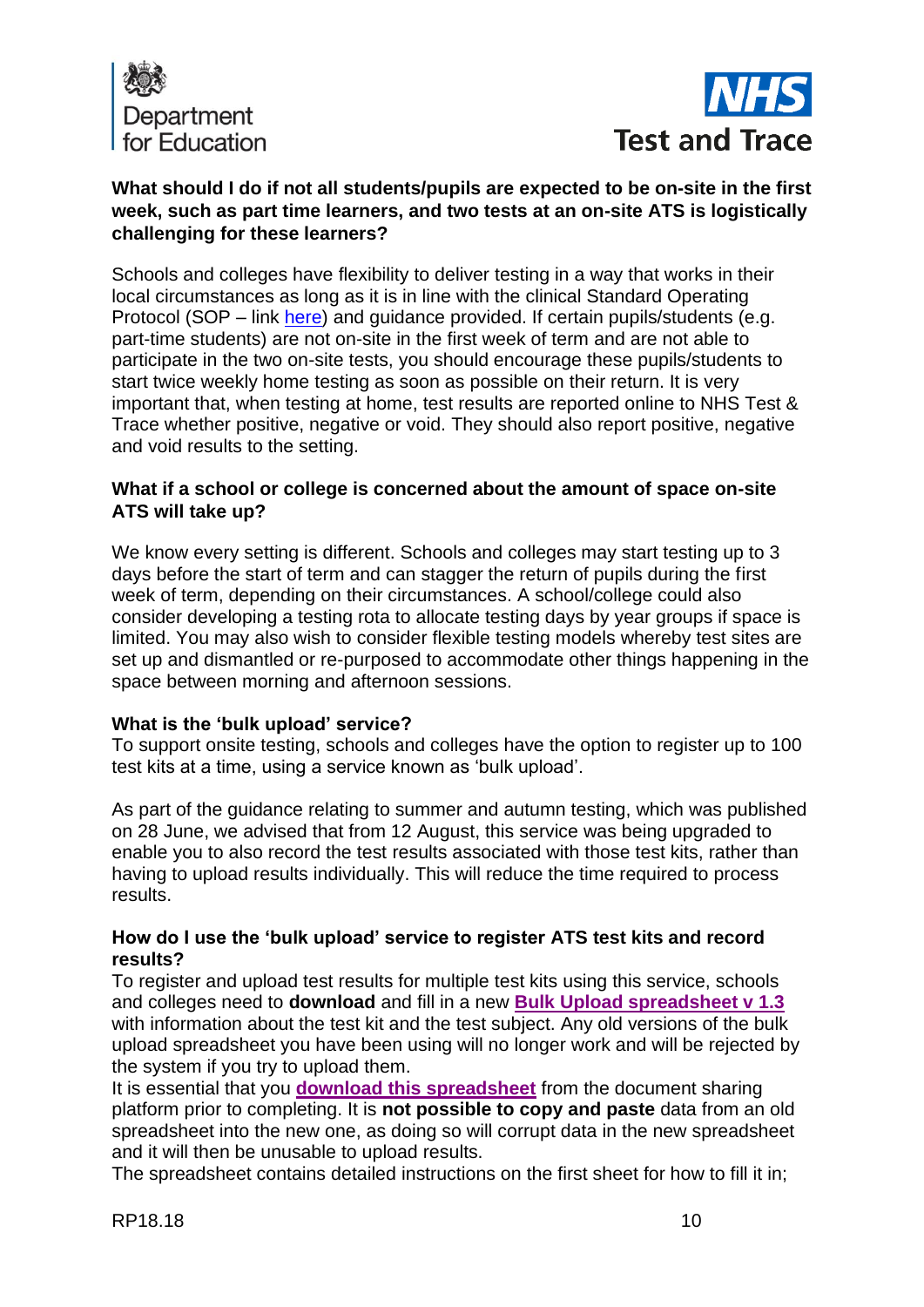



including what to do before you start, how to fill the spreadsheet in, what to do if you encounter errors when adding data to certain fields and what you can expect to happen after you upload the spreadsheet. After filling in the spreadsheet it can be uploaded to the bulk upload service, by accessing this link [Register test kits for your](https://coronavirus-testing-for-organisations.service.gov.uk/register-organisation-tests)  [organisation -GOV.UK.](https://coronavirus-testing-for-organisations.service.gov.uk/register-organisation-tests)

Detailed instructions on how to use the bulk upload service can be found in section 5 of the [digital handbook.](https://drive.google.com/drive/folders/1cT6adcSVsLer0kvcSuI4QcBYdlmdgb5x)

If you encounter any problems with the spreadsheet, please check you have downloaded and are using version 1.3, which can be found [here.](https://docs.google.com/spreadsheets/d/1yULT2vpJ4g37u7bB42wArcOELRtV8VMM/edit?usp=sharing&ouid=111492085711925567069&rtpof=true&sd=true) If you continue to encounter any problems, please contact 119.

## **Home testing**

## **Why can't Orient Gene tests be used at home?**

Currently, the new Orient Gene LFD kits are only intended for use by trained healthcare professionals or other trained operators, which means they are only approved by the MHRA for use at on-site ATS. They are not approved for home testing yet.

## **When should staff, pupils and students do the testing? Mornings vs evening? Is weekend testing allowed?**

Staff, pupils and students should test twice weekly before coming into school/college, ideally in the morning. If they cannot take the test in the morning, they should take it as soon as possible before coming into school/college.

## **How will staff, pupils and students know what do to with the home test kits?**

Detailed information on how to self-swab and process the tests is in the Instructions for Use and there is an [NHS video demonstrating how to carry out a test](https://www.youtube.com/playlist?list=PLvaBZskxS7tzQYlVg7lwH5uxAD9UrSzGJ) . In addition, a detailed [How to Guide for home testing,](https://drive.google.com/file/d/1Mg1XEuVMgB-kyatMt6ymyuargJJVj5ik/view?usp=sharing) is available.

The home testing instructions have been translated into multiple languages online through this link here: [COVID-19 self-test help -](https://www.gov.uk/guidance/covid-19-self-test-help) GOV.UK (www.gov.uk).

### **What supervision do different age groups need for testing at home, after they have their first two tests on site (ATS)?**

Pupils/students aged 18 and over should self-test and report the result, with assistance if needed. Pupils/students aged 12-17 should self-test and report with adult supervision. The adult may conduct the test if necessary. When testing at home, children aged 11 (who attend a secondary school), should be tested by an adult.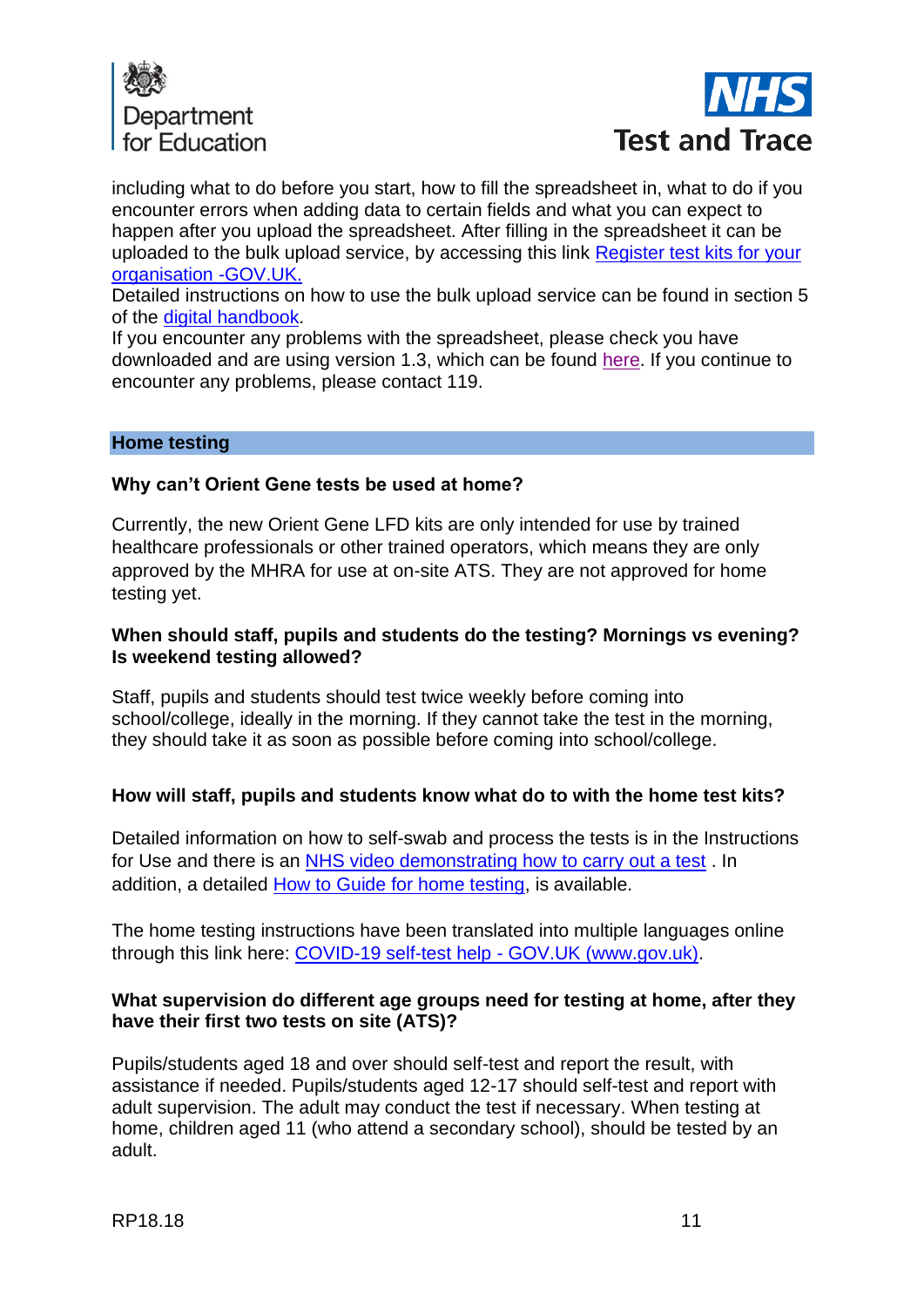



## **How will test results be recorded when home testing?**

When testing at home, schools will not automatically find out if staff, pupils or students have taken a test. Staff, pupils or students (or the parent) should report the test result via the NHS Online reporting system for both negative, void and positive test results. They should also report positive, negative and void results to the school/college. If the result is positive, the individual should isolate, and NHS test and trace will work with them (or their parent/legal guardian) to identify any close contacts. Following a positive antigen LFD test, a confirmatory polymerase chain reaction (PCR) test should be booked immediately either online or by calling 119.

Those with a negative antigen LFD test result can continue to attend school/college and use protective measures.

### **What record keeping does the school or college need to do?**

Schools and colleges are required to keep a test kit log, where they record which individual has taken which kits home. This is required in the unlikely event of an incident requiring investigation or batch recall. This log will also help record that staff have received the new instructions for use. This must be separate from the results register for data protection reasons. A template is provided on the document sharing platform.

Schools and colleges are also encouraged to keep a record of staff, pupil and student tests results. This will help in the exceptional event that a setting is asked to assist with contact tracing. A template record is provided on the document sharing platform.

The individual is also required to record and share their result (whether positive, negative or void) with NHS Test and Trace.

## **Our pupils can only test on-site. What should we do?**

Settings should work with pupils/students and their families to agree the most appropriate way of them accessing testing. Even if it is appropriate for the majority of pupils/students to test at home we recommend schools/colleges with an on-site ATS retain some small capacity so that they can offer testing to pupils/students unable or unwilling to test at home. After the initial tests on return, you should be able to scale back the number of bays you require to reflect the number of students you believe are unable to test themselves at home. In some settings the asymptomatic test site may need to maintain more capacity if a large number of pupils/students cannot take advantage of the home testing offer. We have built in funding so that, should they choose to, SEND settings can maintain a full scale on-site ATS at their school.

## **Can my family get tested too?**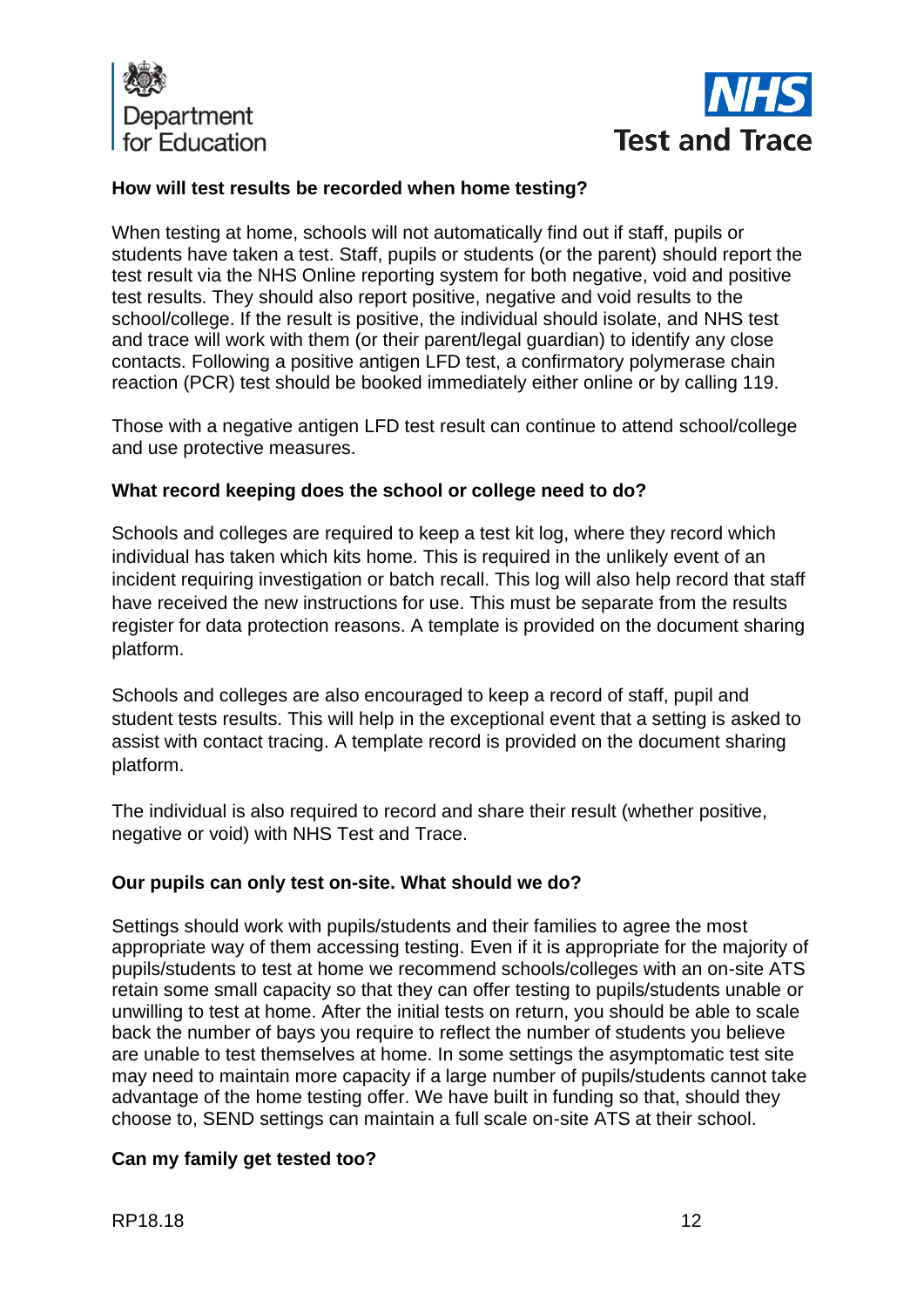



Families cannot get tests via the schools and colleges. The schools and colleges asymptomatic antigen LFD testing is for staff, pupils and students in schools/colleges. The tests will be handed to staff, pupils and students for personal use and should not be used for anyone else.

However, families can now access twice-weekly test kits through other routes. Households with early years, primary school, secondary school and college age children, including childcare and support bubbles, can test themselves twice every week at home. Households, childcare and support bubbles of early years, primary, secondary and college staff can also be tested. Twice-weekly testing will also be offered to adults working in the wider school community, including bus drivers and after school club leaders. The twice-weekly test kits can be accessed:

- via employers if they offer testing to employees
- at a local test site
- by collecting a home test kit from a test site
- by ordering a home test kit online

This **[guidance](https://www.gov.uk/guidance/rapid-lateral-flow-testing-for-households-and-bubbles-of-school-pupils-and-staff?utm_source=1%20March%202021%20C19&utm_medium=Daily%20Email%20C19&utm_campaign=DfE%20C19)** provides information on who can be tested and how you can get a test.

If family members experience COVID19 symptoms, they must follow standard Government guidance, including self-isolating immediately and booking a test through the NHS Coronavirus (COVID 19) service or by calling 119 (England and Wales).

## **Do students and staff who are fully vaccinated need to continue testing?**

Yes. Current public health guidance is that regular testing should continue in settings that remain open, even for those who have been fully vaccinated. The need for regular asymptomatic testing in education settings will be reviewed in September.

#### **Antigen Lateral Flow Devices (LFDs)**

#### **Why are you using antigen lateral flow tests instead of PCR tests?**

Antigen LFD tests produce results much quicker than PCR tests. With antigen lateral flow tests, a result is available within 30 minutes or less, rather than 1-2 days as is the case with PCR tests. The rapid turnaround has a significant impact on transmission reduction that might occur in the time gap.

## **Are antigen LFD tests accurate?**

Antigen lateral flow tests have been widely and successfully used to detect COVID-19 in asymptomatic individuals and are approved by the Medicines and Healthcare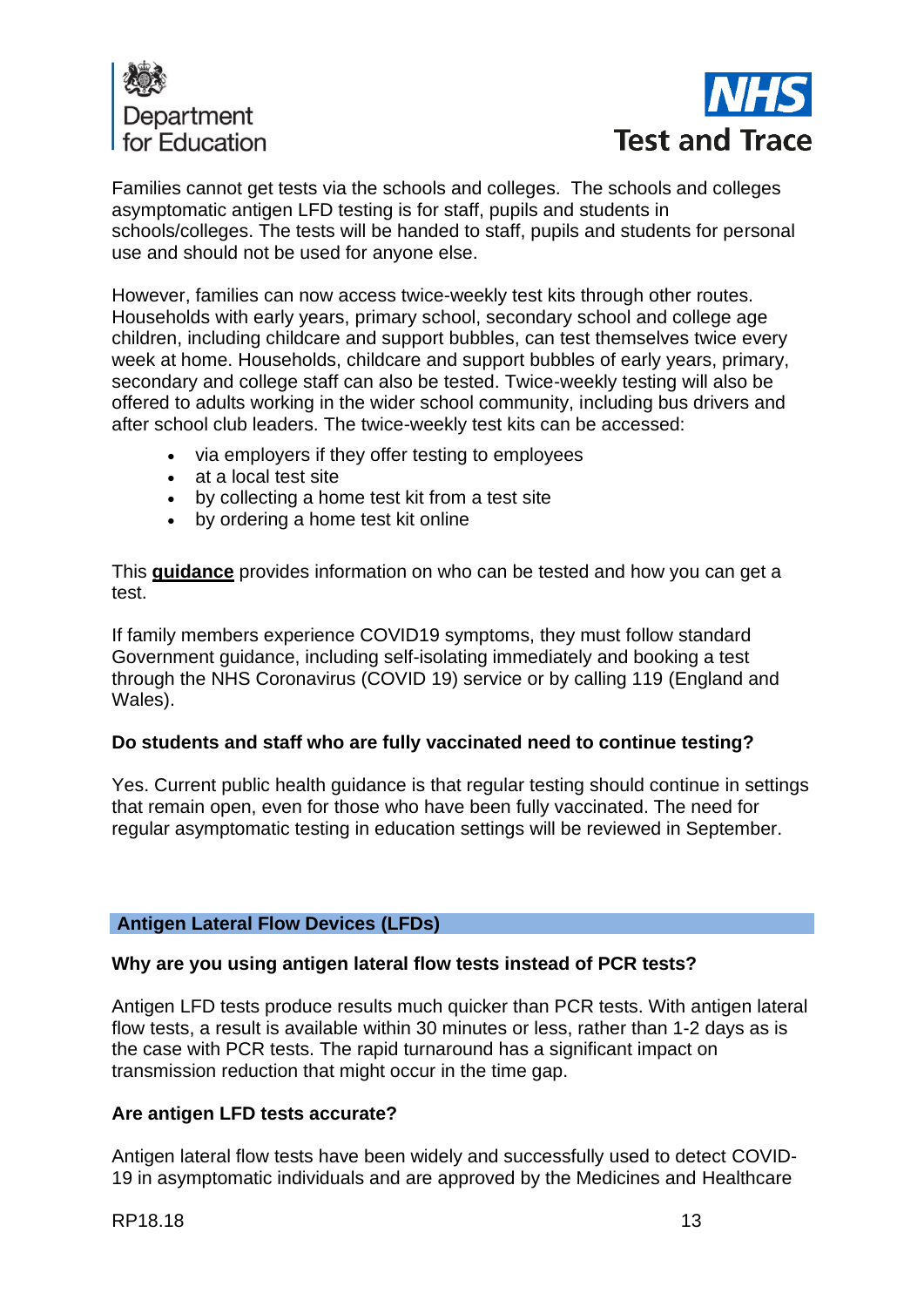



products Regulatory Agency (MHRA). Using antigen LFD tests is crucial in the fight against the virus.

Extensive clinical evaluation has been carried out on the antigen lateral flow tests. Evaluations from Public Health England and the University of Oxford show these tests are accurate and sensitive enough to be used in the community for screening and surveillance purposes.

Antigen LFD tests identify individuals who are likely to be infectious. These individuals tend to spread the virus to many people and so identifying by LFD remains important.

## **Why is on-site ATS testing now being done via Orient Gene Lateral Flow Device (LFD) tests?**

These tests were introduced because they are easier to use and quicker to process than the previous Innova LFD kits. Further information about the Orient Gene test kit can be found on the [document sharing platform.](https://drive.google.com/drive/folders/1jYv0MjFyIIbzgPn_1S10OuRgfrj_b5_P)

# **What is the alternative to Orient Gene if a pupil or student cannot nasal swab?**

Sites should retain some Innova ATS test kits for use by students, pupils or staff members who are unable to nasal swab and are undergoing testing on-site. In this case, the Innova ATS test kit should be used for throat swabbing only and it is important you ensure the appropriate testing instructions for the kit you are using are followed.

Please contact the helpdesk on 0800 046 8687 if you have pupils or students who require Innova test kits for use on-site (as they cannot have a nasal swab and cannot be tested at home) and you are running low on stock.

## **I have received Orient Gene ATS kits and the instructions for use say 'for clinical use only', what should I do?**

A small number of Orient Gene ATS testing kits for secondary schools and colleges have been issued with the incorrect instructions inside the box.

The instructions are incorrect because the swabbing methodology for Orient Gene has since been updated to nasal-only swabs by the manufacturer and are now suitable for use by non-medical professionals, including individuals aged 12 or above (and 11-year-olds in year 7). The incorrect instructions implied this was not the case.

This means that the test kits you have received can be used in schools and colleges for ATS testing and the published guidance on the [document sharing platform](https://drive.google.com/drive/folders/1jYv0MjFyIIbzgPn_1S10OuRgfrj_b5_P?form=MY01SV&OCID=MY01SV) reflects this.

## **I have received a different type of at home test kit, labelled <Orient Gene> or <Acon- Flowflex> . Should I throw the old ones away?**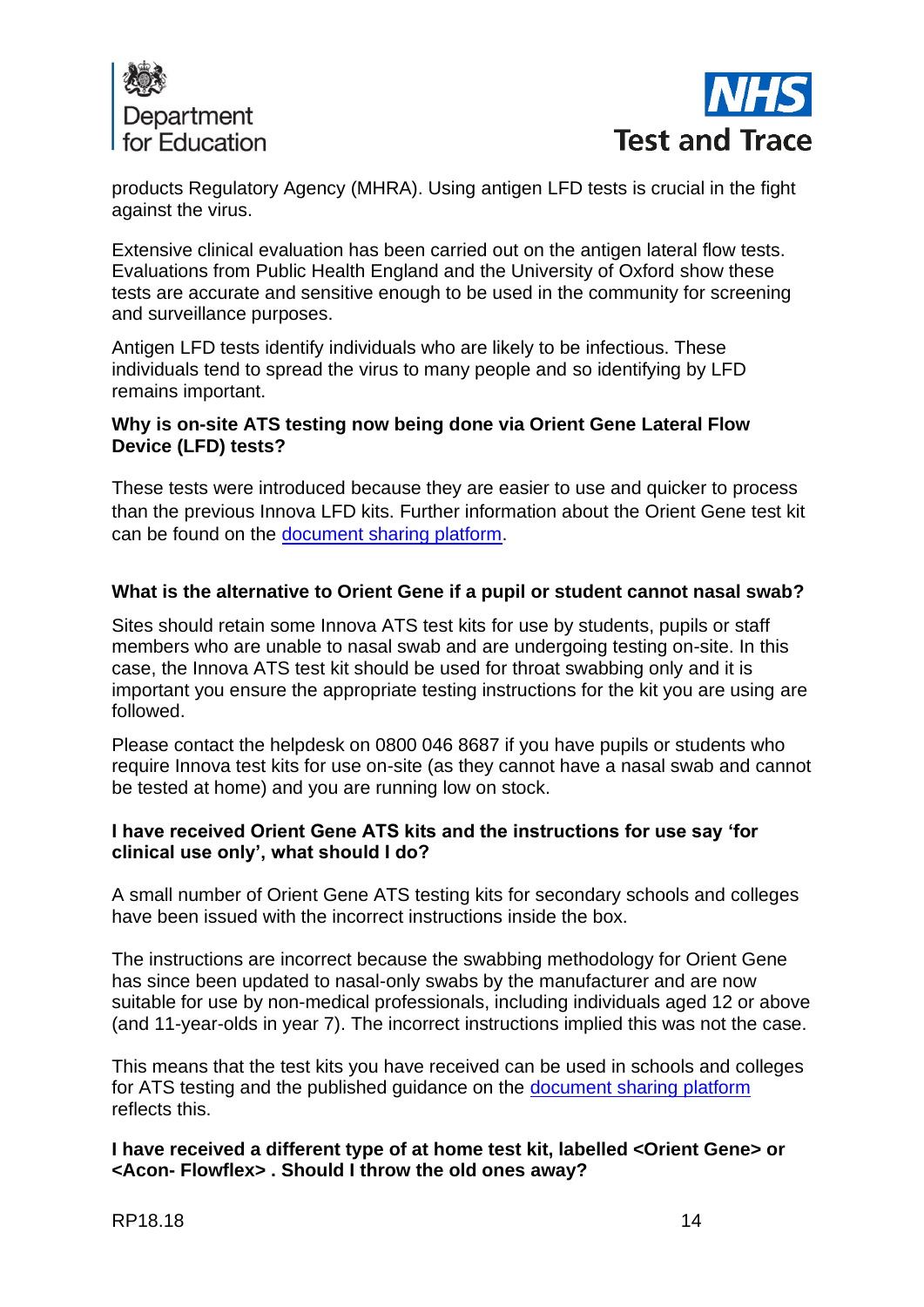



No. You should use your Innova test kits first and then start using the new Orient Gene / Acon-Flowflex ones. You should only place an order for more test kits when your current stock starts to run low.

## **Why have I received a different type of self-test kit; the <Orient Gene> or <Acon-Flowflex> home test kit?**

These tests were introduced because they are easier to use and quicker to process than the previous Innova LFD kits. To increase resilience across the supply chain and ensure an effective response to the pandemic, NHS Test and Trace (T&T) regularly review new LFD products entering the market. Orient Gene and Acon- Flowflex are just as effective as Innova at detecting asymptomatic cases of Covid 19 and will start to be supplied for at-home testing, to enable asymptomatic testing in these settings continues.

## **Are <Orient Gene> or <Acon- Flowlfex> LFD tests better/ more reliable than the Innova ones?**

All LFDs in use by NHS Test and Trace have undergone the same rigorous clinical evaluation by PHE Porton Down and Oxford University. The Orient Gene and Acon-Flowflex tests have been proven to be equally effective at detecting individuals who are thought to be the most infectious. All tests are equally suitable for their intended use and have MHRA approval or are CE marked so have regulatory approval for self-test. While there are some small differences between the devices, they have all been clinically evaluated and selected for use based on performance.

## **How can I tell the difference between Orient Gene ATS test kits and Orient Gene self-test kits (for at-home testing)?**

Orient Gene ATS test kits come in packs of 20, whereas Orient Gene self-test kits come in packs of 7, for at-home testing. Orient Gene ATS test kits (in packs of 20) should only be used for onsite testing and packs of 7 Orient Gene test kits should only be supplied for at-home testing. Each staff member or student should be supplied with a pack of 7 test kits for at-home testing, to enable 3.5 weeks of testing.

## **Are the new kits much different from the old ones that I'm used to?**

The Orient Gene and Acon- Flowflex test kits are just as effective at detecting asymptomatic cases of COVID 19 as the Innova test kits. The kits come in boxes of 7 so one box will still enable you to test for 3.5 weeks before you need additional test kits. The way you process the test is slightly different, as Orient Gene and Acon-Flowflex tests only require a nasal swab (not nasal and throat like Innova) Further information about how to process an orient gene or Acon- Flowflex test can be found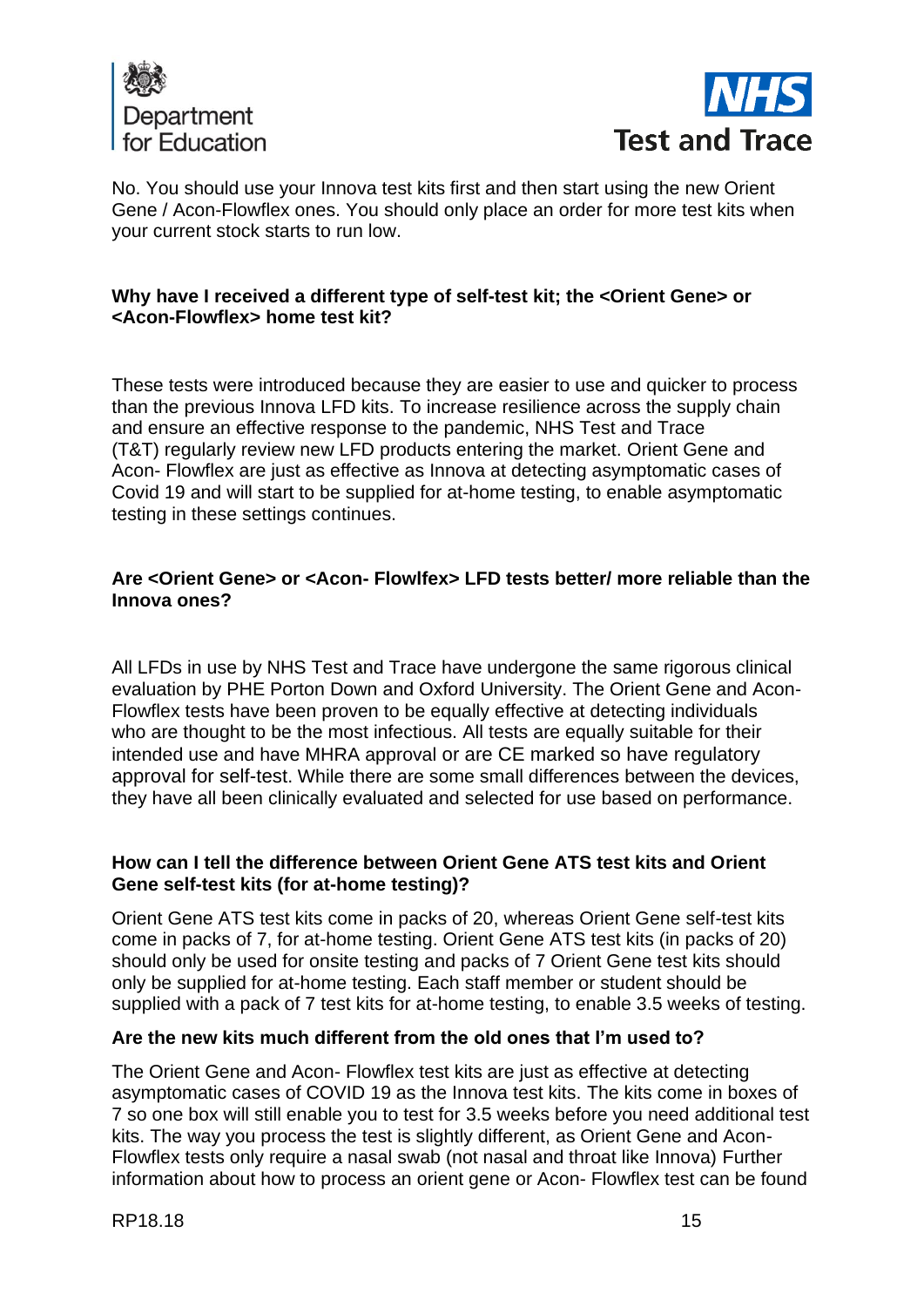



on the document sharing platform.

The main changes between the types of test kit are in the table below:

| <b>Differences</b>                                                                                                                             | Innova                                                                                                                                                                                                     | <b>Orient Gene</b>                                                                                                                                                                                                             | <b>Acon-Flowflex</b>                                                                                                              |
|------------------------------------------------------------------------------------------------------------------------------------------------|------------------------------------------------------------------------------------------------------------------------------------------------------------------------------------------------------------|--------------------------------------------------------------------------------------------------------------------------------------------------------------------------------------------------------------------------------|-----------------------------------------------------------------------------------------------------------------------------------|
| <b>Device</b>                                                                                                                                  | ÓĊ<br>$\odot$                                                                                                                                                                                              | $\overline{\mathbf{a}}$                                                                                                                                                                                                        | $\Box$<br>纝                                                                                                                       |
| <b>Test Kit package</b><br><b>Preparing the</b>                                                                                                | White and teal<br>6 drops                                                                                                                                                                                  | Green and<br>white<br>$\epsilon_{\rm eff}$<br>Approx. 10 drops                                                                                                                                                                 | Blue and white<br>Flowflex <sup>-</sup><br>No drops required?                                                                     |
| extraction solution -<br>number of drops                                                                                                       |                                                                                                                                                                                                            |                                                                                                                                                                                                                                |                                                                                                                                   |
| Process swab - swab<br>rotations and<br>processing<br>Further information on<br>thes wabbing process<br>can be found instep 6<br>of this guide | Follow the rotation<br>process for approx. 10<br>seconds, then squeeze<br>the swab head by<br>squeezing the extraction<br>tube several times.                                                              | Follow the rotation<br>process(shown in step<br>6) at least 6times and<br>then leave the swab in<br>the extraction tube for<br>1minute, then squeeze<br>the swab head by<br>squeezing the<br>extraction tube several<br>times. | Follow the rotation process<br>for approx. 30 seconds then<br>rotate the swab 5 times<br>while squeezing the side of<br>the tube. |
| <b>Loading solution into</b><br><b>LFD</b>                                                                                                     | 2 drops                                                                                                                                                                                                    | 4 drops                                                                                                                                                                                                                        | 4 drops                                                                                                                           |
| Results analysis -<br>result development<br>timings                                                                                            | A positive result will<br>appear and can be<br>reported between 20-<br>30minutes. If a positive<br>line does not appear, you<br>must wait until the 30<br>minute mark to report it<br>as negative or void. | Read the results at 15<br>minutes. Do not<br>interpret the result<br>after 20 minutes.                                                                                                                                         | Wait 15 minutes until you<br>read the result and read<br>after 15-30minutes. Do not<br>read after 30minutes.                      |
| Administering a swab<br>sample                                                                                                                 | Nasal and throat                                                                                                                                                                                           | Double nasal                                                                                                                                                                                                                   | Double nasal                                                                                                                      |

**We are being supplied with nasal only test kits but have staff/students who are**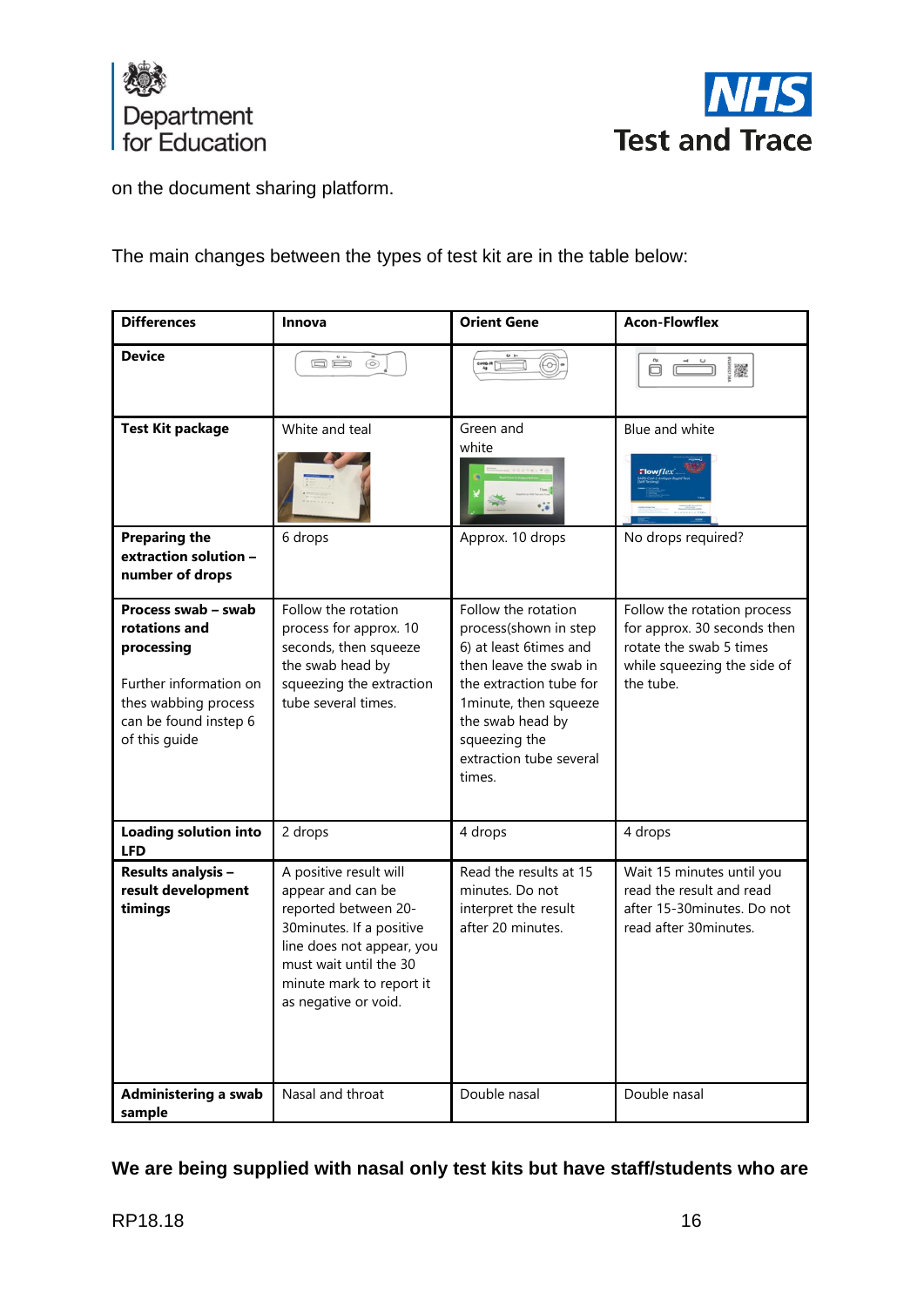



### **unable can't nasal swab, what should they do?**

In exceptional circumstances, where staff or students are unable to nasal swab, they should use an Innova LFD test kit to throat swab only. Sites should retain some packs of Innova test kits for staff or students who are unable to nasal swab. If you have run out of Innova test kits but have staff or students who are unable to tolerate a nasal swab please contact 119.

## **Does the fact you are introducing new tests now mean that you have decided to continue testing beyond the end of September?**

We are introducing new test kits now to increase resilience in our supply chain so asymptomatic testing in education settings can continue for as long as is required. A decision will be made, based on the latest public health advice in September about whether testing will continue. This will be communicated to all educational settings nearer to the time.

## **Test kit supplies**

#### **How will test kits be provided?**

Schools and colleges were initially automatically supplied with regular deliveries of home test kits, based on the number of staff and students at their setting, and have been able to place orders for further supplies of ATS test kits to meet the needs of their setting.

From 17 June, all secondary schools and colleges have been able to re-order both ATS test kits (for on-site use) and home test kits via an online ordering platform, which can be accessed at the [order coronavirus \(COVID-19\) test kits for your](https://request-testing.test-for-coronavirus.service.gov.uk/)  [organisation](https://request-testing.test-for-coronavirus.service.gov.uk/) page on gov.uk.

#### **How do we order tests in advance of autumn term?**

You will not need to place an order for ATS test kits. An automatic replenishment of ATS test kits will be delivered to your setting to enable your pupils / students to test twice onsite on return in the autumn, before returning to at-home testing. These test kits will be delivered between 28 June and 23 July, depending on your school/college term time. Delivery schedules are now available on the document sharing platform.

You will however need to place a re-order for self-test kits. Before placing an order please check your current stock levels and only order the quantities that you require based on the testing requirements for your setting. Test kits should be ordered via the [online digital](https://request-testing.test-for-coronavirus.service.gov.uk/)  [ordering platform.](https://request-testing.test-for-coronavirus.service.gov.uk/)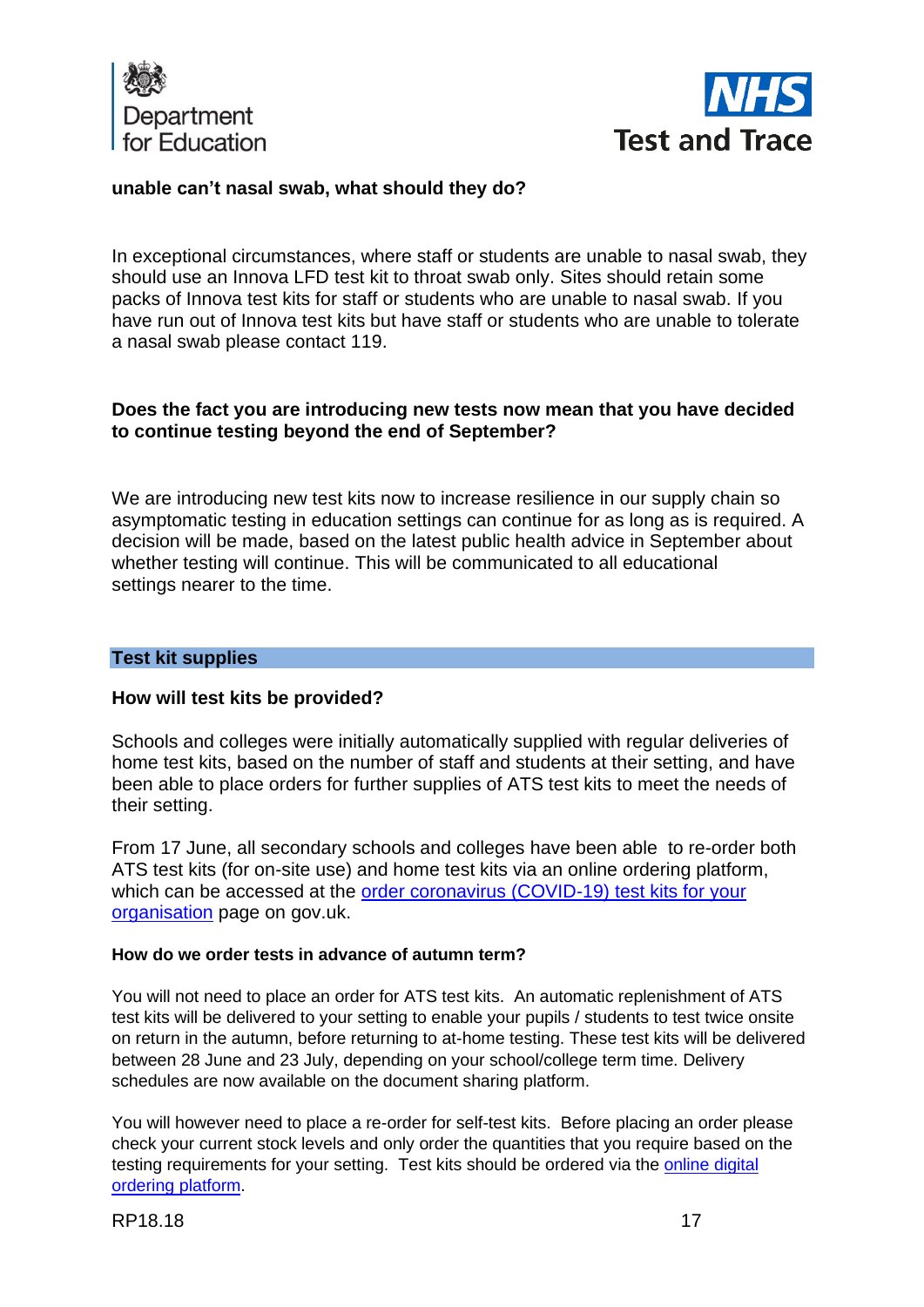



To effectively manage the supply of test kits to secondary schools and colleges over the summer holiday period, we have put in place the following ordering windows.

- Orders for test kit supplies needed over the summer holiday period must be placed by 5pm on Tuesday 13 July, for delivery by Friday 23 July.
- Orders for test kit supplies for intended use in the autumn term should be placed between 14 and 31 July. Please do not order test kits for the autumn term before 14 July.

The re-ordering process for ACLPS and ITPs will continue to follow the usual ordering and delivery timescales throughout the summer period (i.e. orders placed by 5pm on a Tuesday will be delivered in the following week, orders placed after that time will be delivered in the subsequent week).

#### **When will test kits be delivered to settings during the summer period?**

Automatic deliveries of ATS test kits will be made to schools and colleges between 28 June and 23 July, depending on your term dates. Orders for self-test kits placed by 5pm on Tuesday 13 July will be delivered by Friday 23 July, to enable continuation of testing over the summer holiday period for settings that remain open. Orders for self-test kits placed between 14 July and 31 July will be delivered at the end of August or start of September, and will be scheduled to align with school/college term dates and summer school dates where possible to minimise disruption for the setting. A delivery schedule will be made available on the document sharing platform no later than 13 August.

#### **How many test kits should I order for summer and autumn term testing?**

You do not need to order any ATS test kits for undertaking a full ATS with your pupils/students upon return in the autumn. These will automatically be delivered before the end of the summer term.

If your setting will be open over the summer, you should ensure that you have enough selftest kits to enable any students and staff attending over the summer to continue twiceweekly testing. If you need to place an order for more self-test kits, this needs to be submitted by 5pm on 13 July, for delivery by Friday 23 July.

In preparation for the autumn term, you should consider your current stock levels and place an order for self-test kits to supply your staff, pupils and students from the start of the autumn term. These orders should be placed between 14 and 31 July. Only order if you need additional test kits to enable your staff to continue testing in the first two weeks of autumn term and to enable your pupils/ students to start testing at home as soon as they have undertaken two tests on-site. Further test kit orders can be placed from 1<sup>st</sup> September when the usual reordering process resumes so orders placed before 5 pm on 7<sup>th</sup> September will be delivered the following week.

Please remember self-test kits are delivered in boxes of 7 therefore when you place an order for self-test kits for at home use, we will provide three and a half weeks' worth of testing for the number of staff and students that you have told us you need test kits for.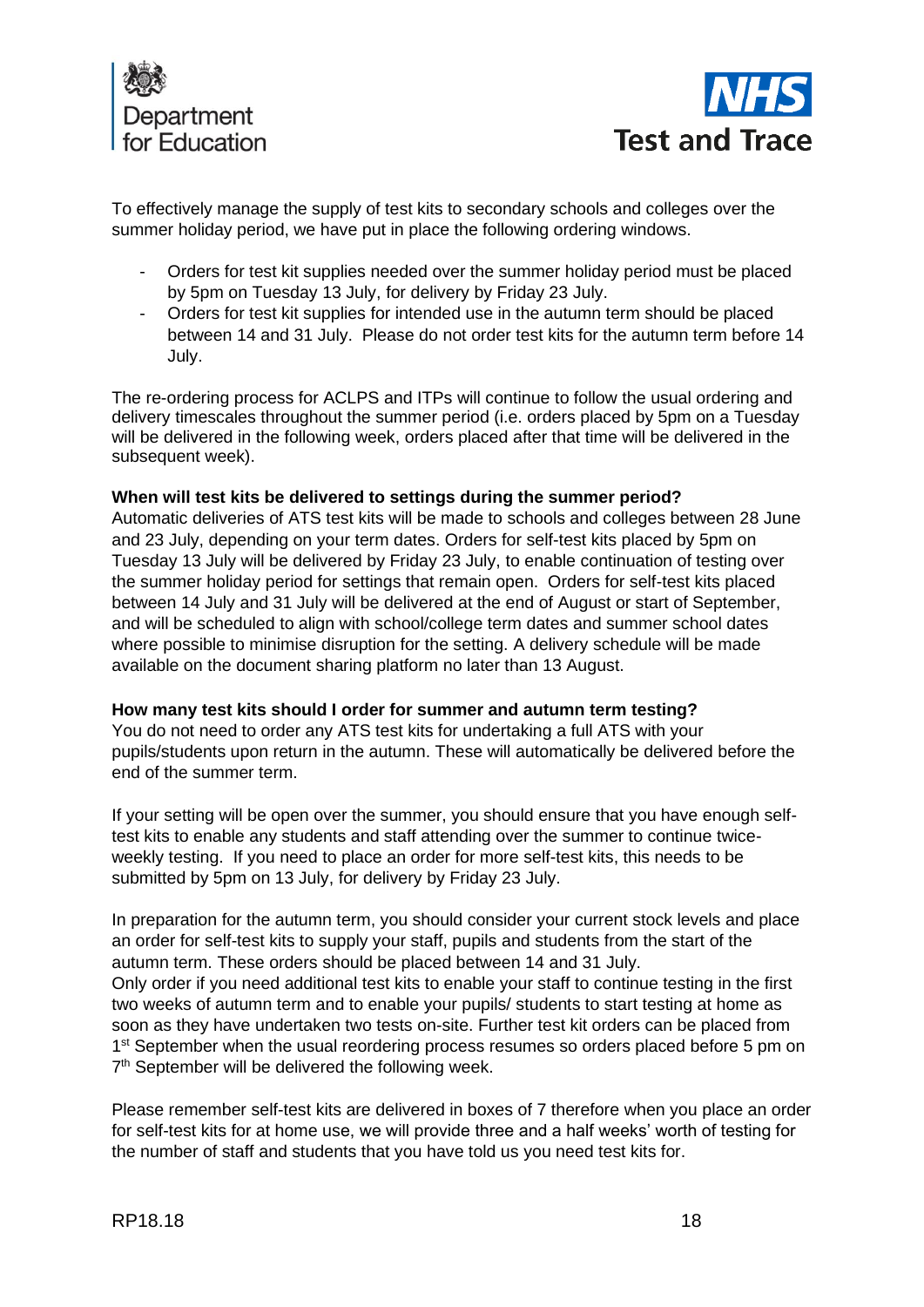



# **Will PPE be included in my order of ATS on-site testing kits?**

A proportionate amount of PPE is included with all orders of ATS on site testing kits. For orders sent out to you automatically for testing of all pupils in the autumn return, these will be delivered separately to your delivery of ATS on-site testing kits. Where possible deliveries are being scheduled for the same day, but this may not be possible is all cases. This is only the case for the automatic deliveries you will be receiving for ATS on-site testing kits. If you place a separate order for more ATS on-site testing kits, we expect that the proportionate PPE will arrive with your order in a single delivery.

## **Why are we receiving ATS test kits and PPE in separate deliveries?**

The reason why you are receiving these as separate deliveries is because they are being delivered by different delivery partners. Where possible deliveries are being scheduled for the same day, but this may not be possible is all cases. Please check the weekly delivery schedules to see when you can expect delivery. Separate deliveries of PPE and ATS on-site testing kits is only applicable for orders sent out to you automatically for testing of all pupils for the autumn return.

## **I have received a delivery of ATS kits week commencing 28 June 2021, but it did not include any PPE?**

You will receive the delivery of your PPE before the end of your summer term. Please check the weekly delivery schedules to see when you can expect delivery. The reason why you are receiving these as separate deliveries is because they are being delivered by different delivery partners. Where possible deliveries have been scheduled for the same day but unfortunately this is not possible in all cases. **If you are an Independent school**, because we do not have confirmed term end and start dates, we expect to make a delivery of the outstanding PPE to you as early as possible on week commencing 30 Aug 2021.

## **How do schools/ colleges re-order test kit supplies?**

You will need to access the online ordering platform and enter your school / college Unique Organisation Number (UON) to place a re-order for test kit supplies. You will be asked to submit the total number of staff and students that you require test kits for in your setting

When you place an order for self-test kits for at home use, we will provide three and a half weeks' worth of testing for the number of staff and students that you have told us you need test kits for.

When placing an order for ATS test kits, you should tell us how many staff and students you require ATS test kits for. You will receive an appropriate number of kits for you to maintain your current on-site testing for a three-and-a-half-week period. Details of how many test kits you can expect to receive will be provided in your delivery confirmation e-mail once your order has been processed. (Deliveries come in multiples of 960 test kits, so this would be the minimum you would receive and scaled up based on the size of your setting). If your scheduled delivery does not provide enough ATS test kits for your setting, then you can contact NHS Test and Trace on 119 to arrange for an additional delivery.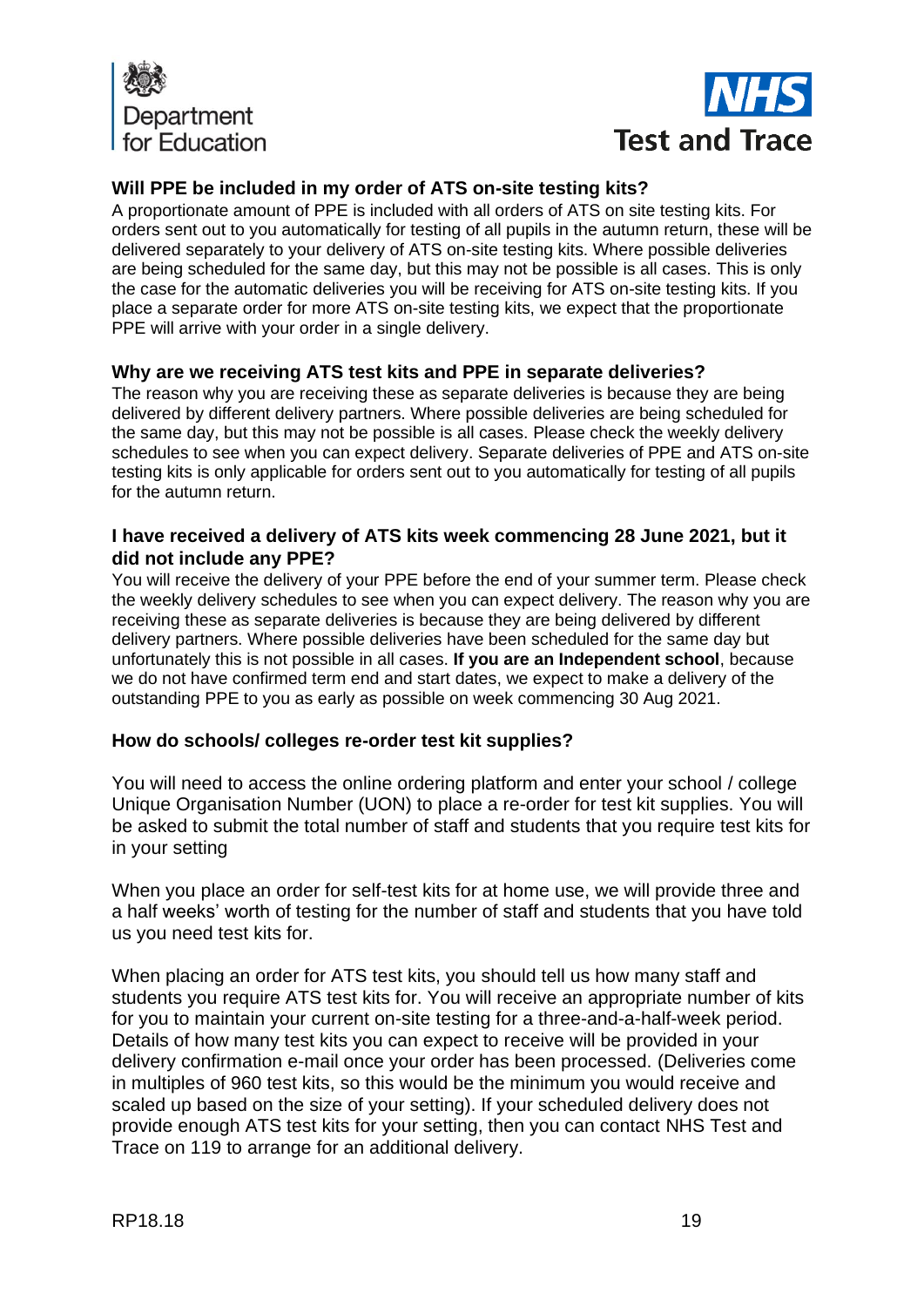



For SEND settings that are continuing to undertake on-site testing for all staff and students, we will provide ATS test kits for a three and a half week period.

Test kits can be ordered every 10 calendar days.

Detailed guidance on how to re-order test kits can be found in the [How to Guide for](https://drive.google.com/file/d/1OWYgPPc-vWltjslF3OUIytniyBK7JEgg/view?usp=sharing)  [Re-ordering.](https://drive.google.com/file/d/1OWYgPPc-vWltjslF3OUIytniyBK7JEgg/view?usp=sharing)

## **When placing an order, should we submit the total number of staff and students in our school/ college, or just the number we need to order test kits for?**

Please submit the number of staff and students that you require test kits for within your setting. We will deliver three and a half weeks' worth of testing supplies based upon the number of staff and students that you told us you needed test kits for. Prior to placing an order, you should consider your current stock levels and only what you need.

# **What happens if we are not able to receive the delivery for some reason?**

For deliveries made by courier, the delivery partner will reattempt delivery in the next possible timeslot. Please allow up to 48 hours for a re-delivery attempt to be made. For deliveries made by Royal Mail, where no-one was available on site to receive the delivery, delivery partners will have posted a "Sorry we missed you" card, which allows you to rearrange your delivery.

## **What do I do if my school/college has not received their kit?**

Please report any missing test kits or deliveries to NHS Test and Trace by calling 119.

Before reporting a delivery as missing, please check the expected delivery date provided in the delivery confirmation e-mail and allow 48 hours for any re-delivery attempts to be made. Please also check whether the delivery has been received by anyone else in your school or college, such as someone in your catering department.

## **What do I do if the online re-ordering system won't let me order enough test kits?**

If you are unable to order enough test kits for the staff and students in your setting, you should call 119 and they will arrange for you to increase the number of kits you can order. It may take up to 48 hours for the changes to be made.

## **What should I do if I don't know what my school/ college UON is?**

You can find your Unique Organisation Number at the following [link.](https://organisation-number-lookup.test-for-coronavirus.service.gov.uk/)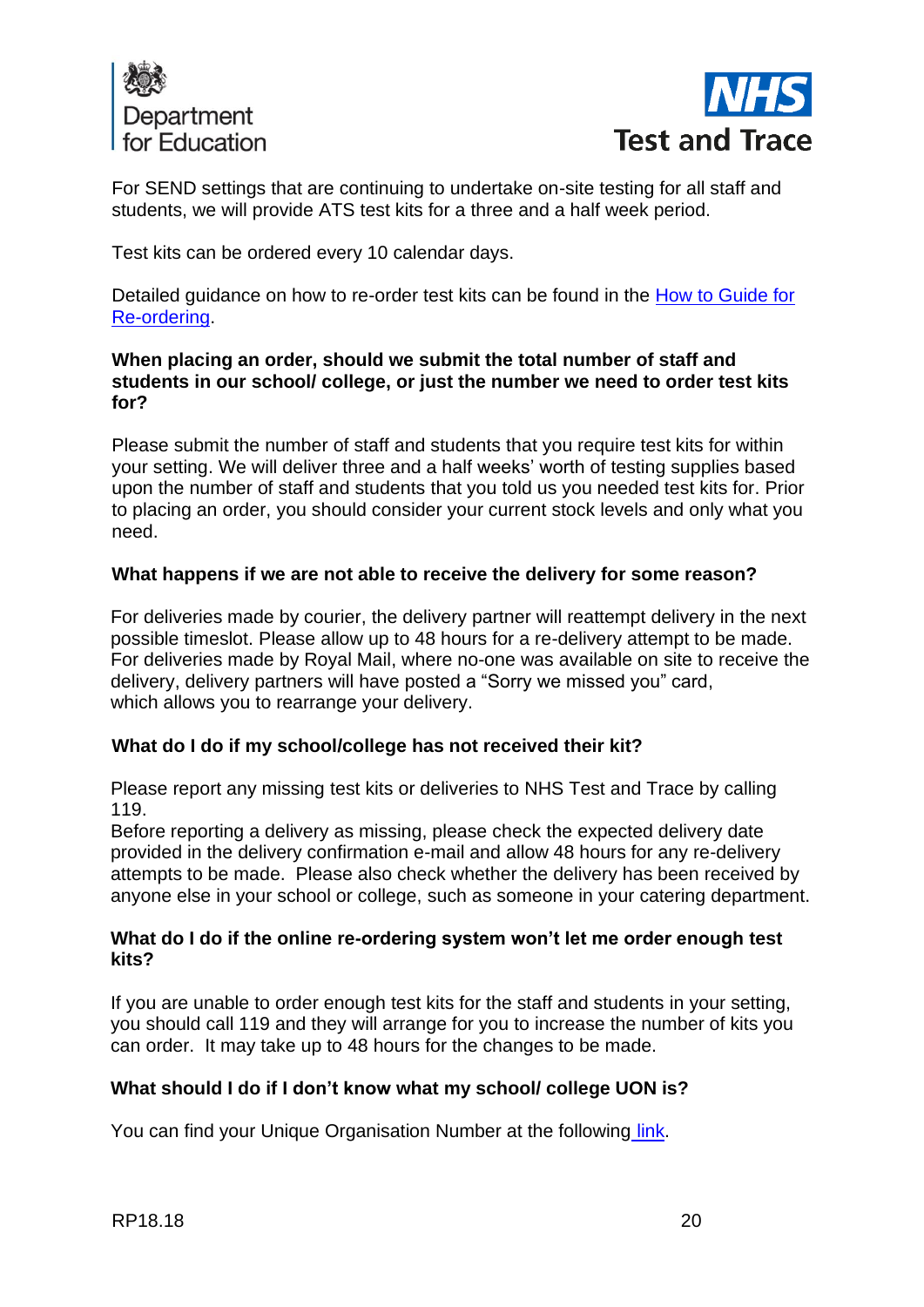



In order to use the Unique Organisation Number (UON) lookup website, please enter your URN in the organisation ID field. If you are still experiencing issues retrieving your UON please call 119 for further assistance.

## **My school/college is resuming ATS testing for all staff and students because we are in a local area undertaking surge testing (an area with enhanced support for dealing a particular variant). How can I get test kit supplies?**

If you need to order additional ATS testing kits to support resuming ATS testing for all staff and pupil at your school/college, you can do this by contacting NHS Test and Trace on 119.

Whilst you can still place an order for ATS test kits on the online ordering platform, this may take up to 10 days to arrive. The quickest way to receive a delivery of the test supplies you need, in the volume required, is to call 119.

**Home Testing for Independent Training Providers and Adult Community Learning Providers**

### **As an ITP/ACLP, how do I access home testing?**

Home test kits for students and staff have been able to be ordered from this [link.](https://request-testing.test-for-coronavirus.service.gov.uk/) Providers need to submit the numbers of staff and students that tests will be offered to. Providers also need to confirm that the correct delivery address is on the system before ordering. This needs to be an office with a staff member in attendance to receive kits. Please note that deliveries cannot be made to Post Office boxes.

Tests will be delivered based on these student/staff numbers and will provide three and a half weeks' worth of testing. Once test kits have arrived on site and a collection point has been set up, students and staff can be offered home test kits for regular twice weekly testing. Testing remains voluntary but strongly encouraged.

#### **How do I place reorders?**

Test kits can be reordered every 10 working days using this [link.](https://request-testing.test-for-coronavirus.service.gov.uk/) The number of test kits that are delivered will be based on the number of staff/students that are submitted and will cover three and a half weeks of testing. ITPs and ACLPs will not be able to order more kits before 10 working days have passed since their previous order.

### **Do staff/students need to do a test when they pick test kits up from their provider site?**

No. Students and staff should collect test kits from their provider site and begin testing twice weekly after they have collected their kits. Guidance on how to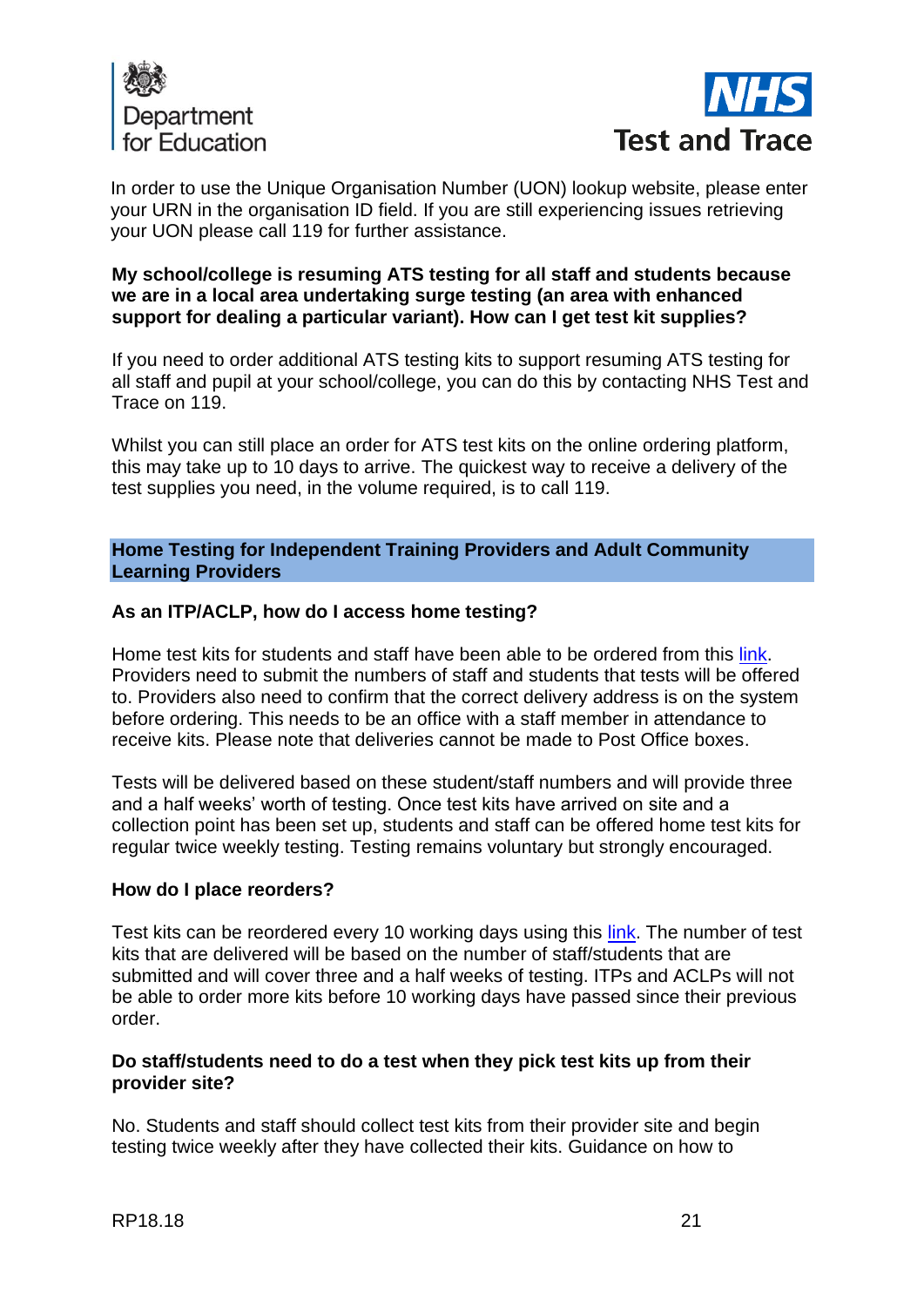



administer home test kits is included in the kit instructions. Additional guidance is also available on the document sharing platform.

## **Do we have to set up the kind of testing facility that they have in schools/colleges?**

No. An Asymptomatic Test Site (ATS) does not need to be set up. All tests should be completed at home by students and staff.

## **Is the twice a week testing based on a full-time student and should be adjust for part time students?**

Students attending their provider onsite should conduct testing at home, twice every week, 3-4 days apart. There is no need for FE providers to test staff/students that already have access to rapid testing i.e. through their workplace.

## **What if a learner is only attending one session/day a week or a tutor is only tutoring one day a week? Do they still need to test twice a week?**

Providers should use their discretion when determining which staff and students, including adults, are offered testing. However, if staff and students are attending onsite, they should conduct testing at home twice a week, 3-4 days apart. Additional FAQs for ITPs/ACLPs on asymptomatic testing can be found [here.](https://drive.google.com/drive/folders/1fvleBOc5ijlXA3rTxscIYggxodDhkWGI?form=MY01SV&OCID=MY01SV)

## **Consent**

## **Do you need consent to process the personal data required for testing?**

Secondary schools and colleges will need to satisfy themselves that they have a lawful basis for processing personal data, which need not necessarily be consent. Schools and colleges must provide staff, pupils and parents with a privacy notice explaining how data submitted when testing is processed. The Department has provided template privacy notices for school and colleges to adapt where appropriate.

#### **Who requires parental consent?**

Pupils under 16 years old require a parent/guardian to consent to their being tested on-site. The Department has provided template consent forms using the consent form, which can be found on the Document Sharing Platform. Pupils and students aged 16 or older may consent themselves using the consent form. Young people with SEND aged 16-25 years old do not need parent/guardian consent, provided that they are able to make the decision for themselves. However, the setting will need to decide whether the pupil can reasonably provide informed consent on their own behalf and may need to consider undertaking a Mental Capacity Assessment if appropriate. Looked after children may already have consent arrangements in place,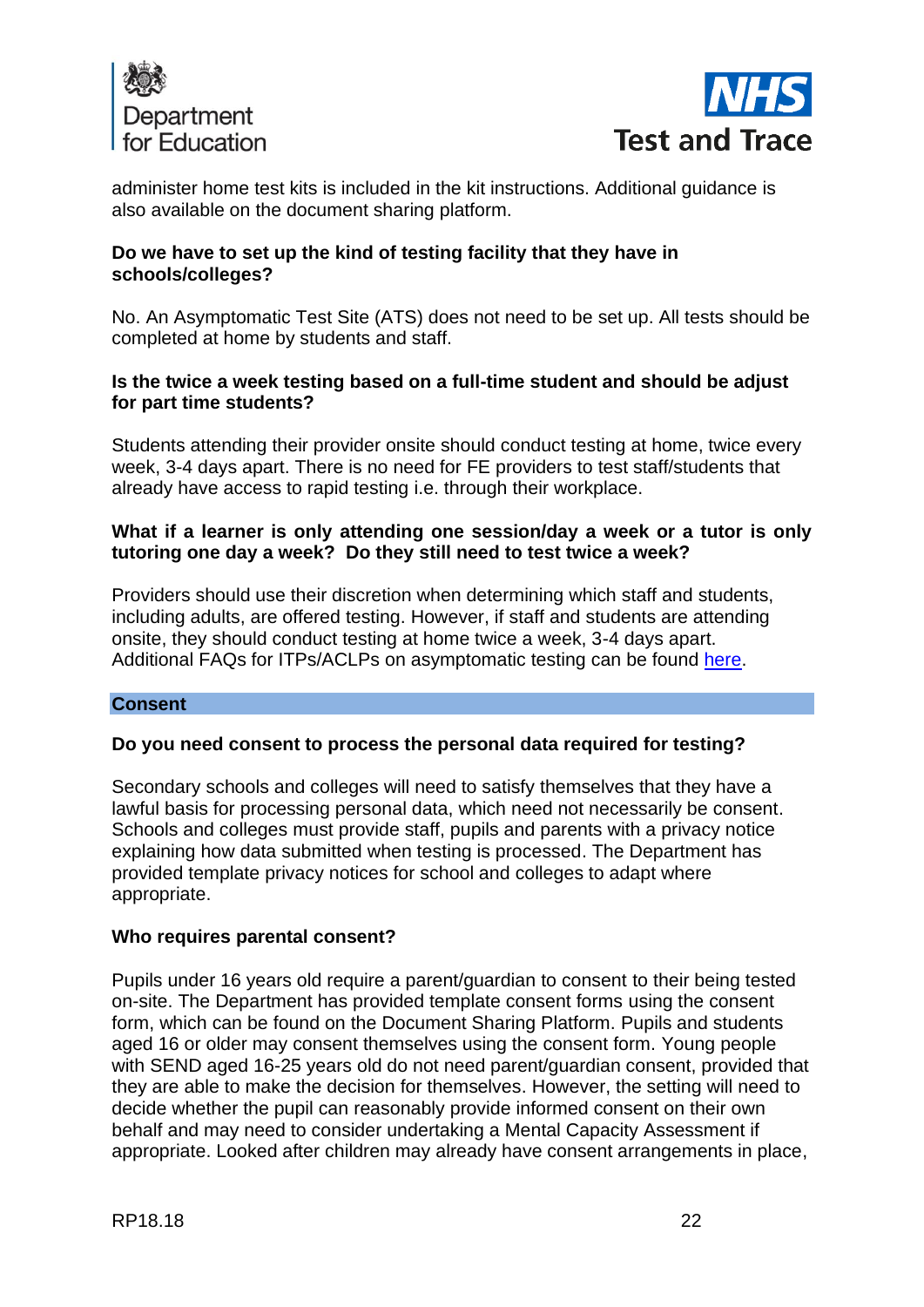



covered by their local authority. If not, the child's social worker may consent (or seek consent from those with parental responsibility), using the consent form.

Please make sure that when staff, pupils and students transition to test at home they understand they do not give written consent for this and ensure they are issued with the privacy notice for test at home. The way you should do this is set out in [How To](https://drive.google.com/file/d/1Mg1XEuVMgB-kyatMt6ymyuargJJVj5ik/view?usp=sharing)  [Guide for Testing at Home](https://drive.google.com/file/d/1Mg1XEuVMgB-kyatMt6ymyuargJJVj5ik/view?usp=sharing) - Blue Guide

## **What happens if a school cannot get the consent to test a child who is in school/college?**

Testing on site requires active consent from the person being tested, or, if they are under 16, their parent or legal guardian. Any staff member, student, or pupil who does not take part in testing will still be able to attend school or college unless they develop symptoms or have been in close contact with anyone with a positive result.

# **Can staff who have opted out join the testing programme at any point?**

Yes. The school/college should share the privacy notice and relevant materials with that member of staff when they choose to participate.

# **Do schools/colleges need to seek consent again from families who have already consented?**

Although it is good practice to update consent forms regularly, secondary schools and colleges do not need to re-seek consent for pupils/students who have already provided consent for the purposes of ATS testing on return in the autumn. However, if you wish to do so, please use the updated form on our [secondary schools and](https://drive.google.com/drive/folders/1jYv0MjFyIIbzgPn_1S10OuRgfrj_b5_P)  [colleges document sharing platform.](https://drive.google.com/drive/folders/1jYv0MjFyIIbzgPn_1S10OuRgfrj_b5_P) As a minimum, consent must be sought for any pupil/student who has not previously given consent for testing (e.g. new entrants in year 7) using the updated consent form template. Schools and colleges need to keep a record of consent for ATS testing and may wish to hold the information collected in the [COVID-19 Test Register.](https://www.gov.uk/government/publications/organisation-testing-registration-record-of-users)

#### **Test process**

# **What happens if a pupil, student, or member of staff's antigen LFD test result is positive?**

If a pupil, student or member of staff conducts a LFD test at home *or* receives a supervised school/college-based LFD test as part of the rapid asymptomatic testing programme, and it is positive then they should self-isolate immediately in line with [NHS Test and Trace guidance](https://www.gov.uk/guidance/nhs-test-and-trace-how-it-works). From 16 August fully vaccinated adults and those aged under 18 and 6 months identified as close contacts will not need to self-isolate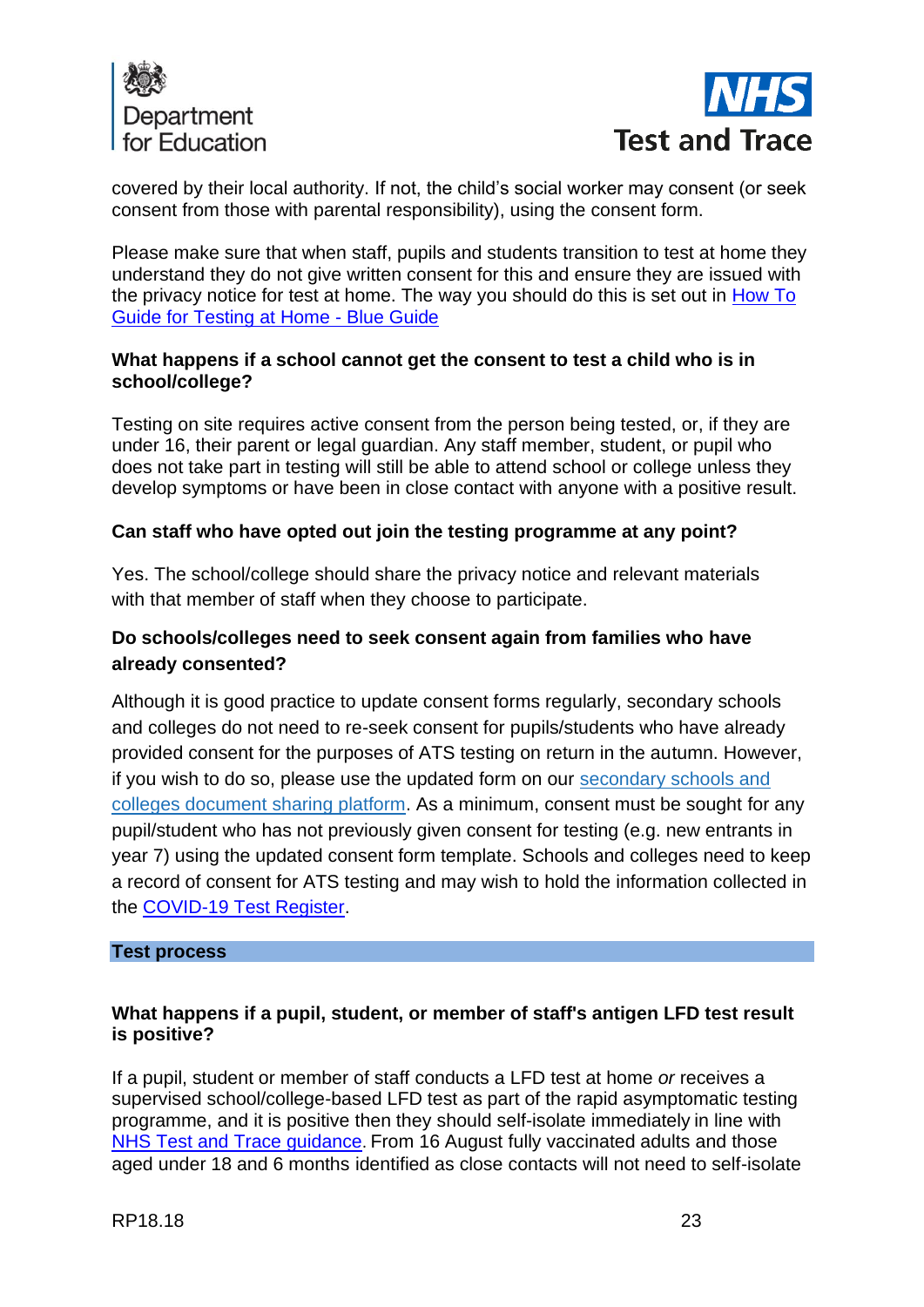



and instead will be advised to take a PCR test.

All positive results from rapid tests, whether conducted at home or at a school or college will then need to be confirmed with a PCR test within two days of the positive lateral flow test. Following a positive LFD test, a confirmatory PCR test should be booked immediately either online or by calling 119. Whilst awaiting the PCR result, the staff, pupil or student should continue to self-isolate. Anyone who tests positive having taken a PCR test will still need to self-isolate regardless of their age or vaccination status. If the PCR test is negative, it overrides the LFD test and the staff, pupil or student can return to school or college.

All existing protective measures set out in the quidance remain important and the need for these is not lessened. A negative PCR or LFD test result should not be read as a means to relax or ignore social distancing or other virus prevention measures intended to reduce transmission – rapid testing is an additional tool that contributes to reducing risk.

### **Should I still take part in the asymptomatic testing programme if I have recently tested positive for COVID-19?**

If staff have recently (within 90 days) had a positive PCR test for COVID-19, they are likely to have developed some immunity. Individuals are exempt from testing by both PCR and LFD within 90 days of a positive PCR test, unless they develop new symptoms.

However, individuals may choose to take an LFD test after the 10-day isolation period, for example as part of a workplace or community testing programme. This should only be done after completion of the required self-isolation period as per [the](https://secure-web.cisco.com/1n4DHtgszuquC_-0CiUd9YXPcuIOsp0VXUrrhWqQ5YBzaRthsmWq4A-kwlnHT_Ma4rFXQW74QJxLP9wd_X5KdEVhCoFMXR34XZK6ZcArBduQUBr8xjlWwdbcH8FwgQqGrB-10KBW2P9OxtRz569Jw3rwyT6snOVZ56wp2sCbljckYDpaHg2hEiGRQZEk91V-Zwcl3Wtyp2uL01m_oa7ORqMKZuDZXPicBNG5Vj512vQ2bPCmJPWkqTB65X6i01iTHTfvwG588Z8XThgp8tcYy3-BMi1P2d4Wgyea_9ln48ZFkKMPu7Z_Aah3Ly4UnMez5/https%3A%2F%2Fwww.gov.uk%2Fgovernment%2Fpublications%2Fcovid-19-stay-at-home-guidance%2Fstay-at-home-guidance-for-households-with-possible-coronavirus-covid-19-infection)  [NHS stay at home guidance.](https://secure-web.cisco.com/1n4DHtgszuquC_-0CiUd9YXPcuIOsp0VXUrrhWqQ5YBzaRthsmWq4A-kwlnHT_Ma4rFXQW74QJxLP9wd_X5KdEVhCoFMXR34XZK6ZcArBduQUBr8xjlWwdbcH8FwgQqGrB-10KBW2P9OxtRz569Jw3rwyT6snOVZ56wp2sCbljckYDpaHg2hEiGRQZEk91V-Zwcl3Wtyp2uL01m_oa7ORqMKZuDZXPicBNG5Vj512vQ2bPCmJPWkqTB65X6i01iTHTfvwG588Z8XThgp8tcYy3-BMi1P2d4Wgyea_9ln48ZFkKMPu7Z_Aah3Ly4UnMez5/https%3A%2F%2Fwww.gov.uk%2Fgovernment%2Fpublications%2Fcovid-19-stay-at-home-guidance%2Fstay-at-home-guidance-for-households-with-possible-coronavirus-covid-19-infection) If they test positive with a LFD test, they should selfisolate for 10 days or longer if symptomatic.

They are still required to self-isolate if they are identified as a close contact of a positive case, even if this is within the 90-day window, unless they are aged under 18 and 6 months or fully vaccinated.

#### **SEND**

**How will asymptomatic testing be administered in a SEND context and will there be any additional support or resources for special schools or those with a high number of SEND pupils and students?**

The Department for Education has provided [guidance on delivering asymptomatic](https://www.gov.uk/government/publications/guidance-for-full-opening-special-schools-and-other-specialist-settings/mass-asymptomatic-testing-in-specialist-settings)  [testing in specialist settings.](https://www.gov.uk/government/publications/guidance-for-full-opening-special-schools-and-other-specialist-settings/mass-asymptomatic-testing-in-specialist-settings)

**What consideration is given to administering the test for SEND pupils and students or those with co-ordination issues who physically will not be able to** 

RP18.18 24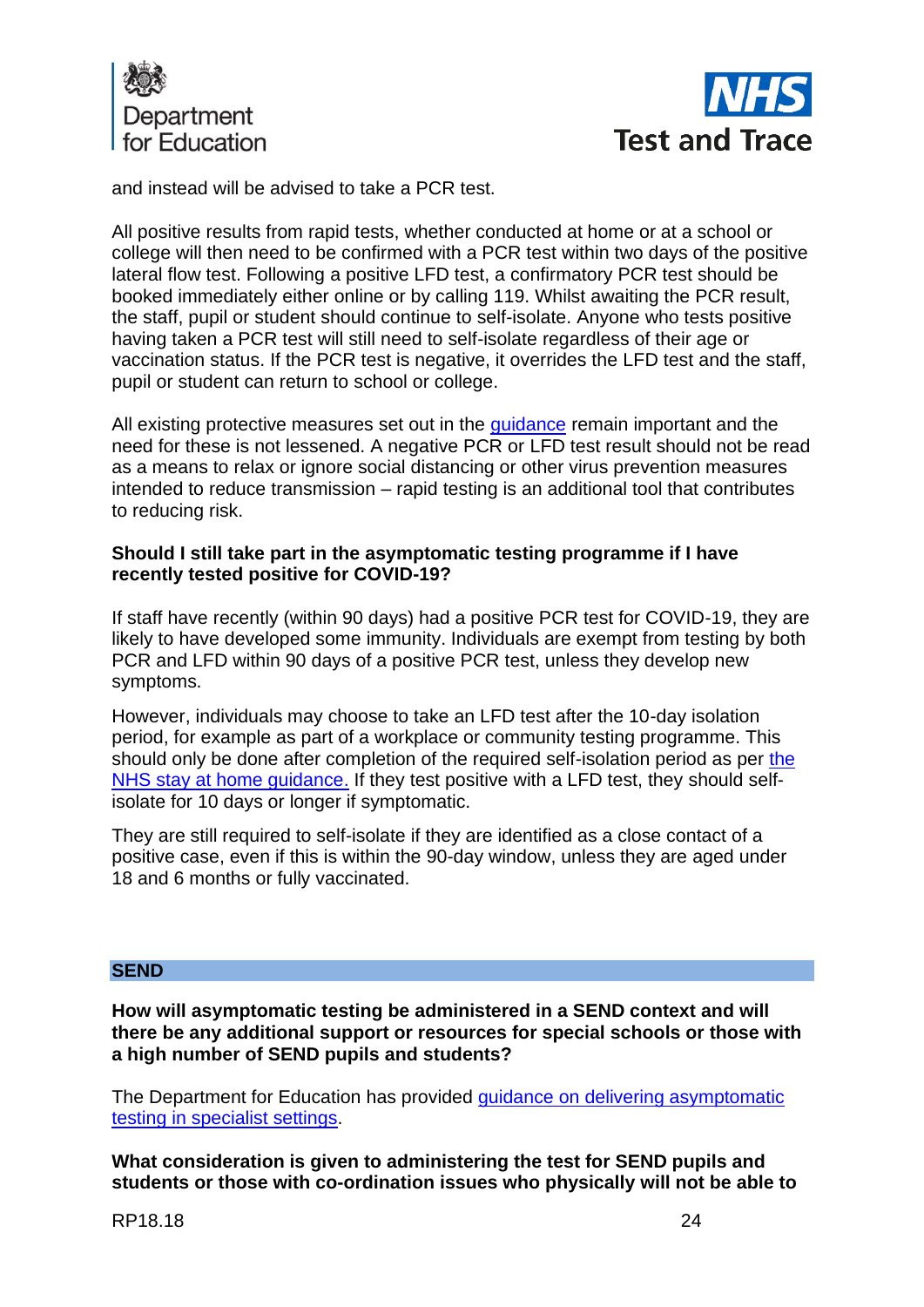



## **manage this due to poor fine motor skills? Will the Test assistant be able to do the test for them?**

Special schools and specialist colleges have a range of staff to meet pupils and students' health needs. These staff already have undertaken various training to support health needs and could provide support taking swabs for those who cannot self-administer. Support for pupils who are unable to self-swab may be available. Support would be for children and young people whose physical and health needs prevent them from administering their own test, and where parents and/or existing school staff cannot assist.

### **What about students with SEND who will not be able to manage a self-swab who are in a mainstream school?**

Support for pupils who are unable to self-swab may be available if there are no suitable staff to administer tests. Support would be for children and young people whose physical and health needs prevent them from administering their own test, and parents or existing school staff cannot assist.

In some cases, the individual may wish to have a trusted adult from the setting to supervise the self-swab of the test. The setting may also wish to consider whether it would agree in exceptional circumstances to a parent coming into the setting to support their child to self-swab or to swab their child, or whether it would be more appropriate for the individual to be tested at home. This might be a reasonable adjustment for the testing of a child or young person with a disability, for example.

# **Miscellaneous Questions**

## **Do test results get affected by brushing teeth, drinking water?**

Avoid eating or drinking half an hour before the test. A small amount of water is acceptable. There is unlikely to be an adverse impact of brushing teeth prior to testing but it might be prudent to wait a while before testing.

## **Can nose swabbing be done on those with nose piercings?**

Yes. If you have nose piercings, remove the piercings before swabbing. If swabbing one nostril is not possible, proceed with the other nostril.

#### **Are the swabs latex free?**

The manufacturer has confirmed that the swabs are latex free.

### **Does the LFD test contain any harmful substances and are there any precautions for dealing with spillages?**

The products within the lateral flow test kit (including the devices themselves and the extraction buffer fluid) are not hazardous.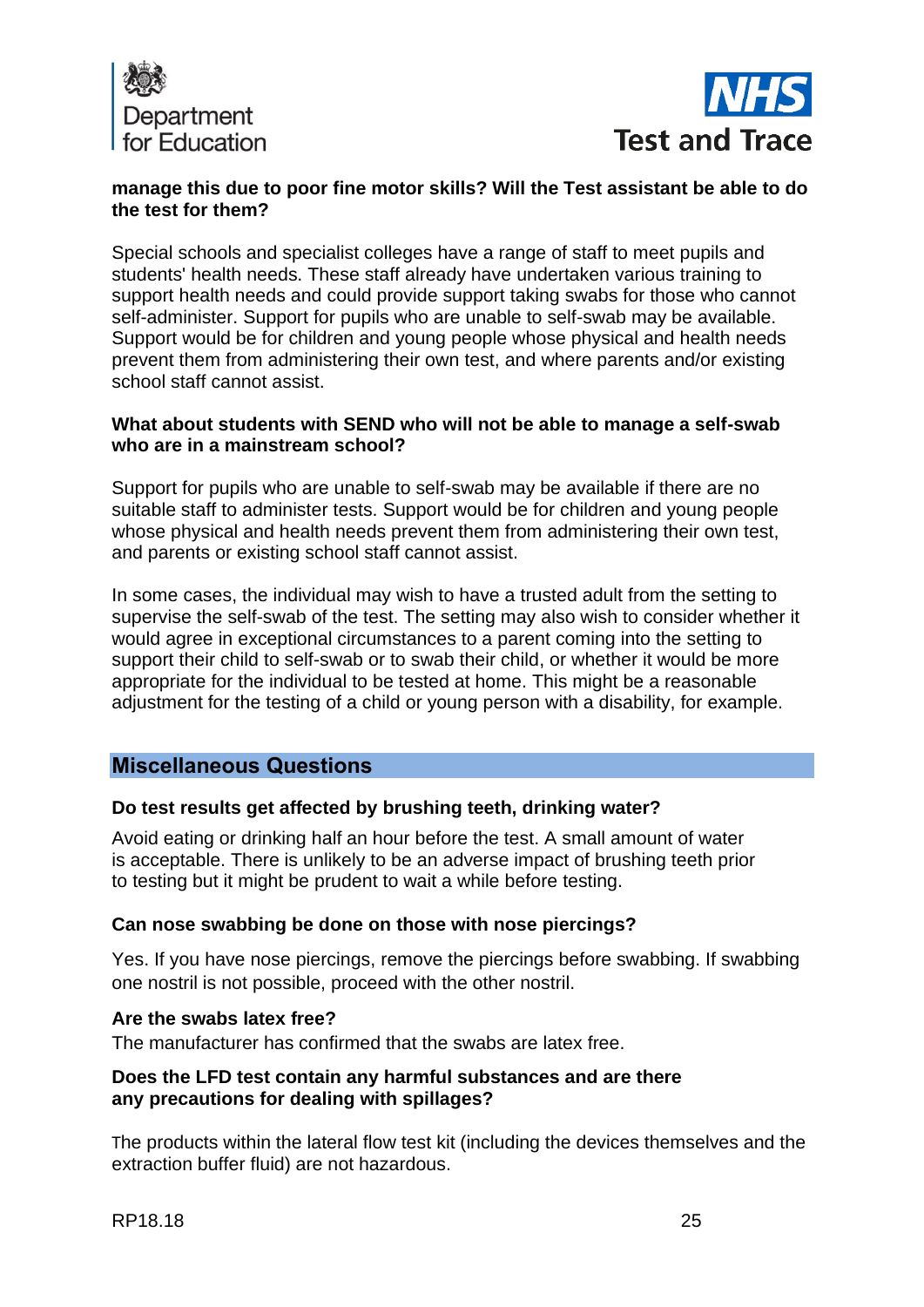



The swabbing and processing of a test does not inactivate the virus so caution should be taken when handling the test and when managing spillages as live virus may be present.

If a spillage does occur use a disposable cloth or paper towel, mop up the spillage and dispose of in the bag provided. The area should then be cleaned and disinfected, again the disposable cloth or paper towel should be disposed of in the bag provided.

## **Can schools dispose of LFD waste with general waste?**

Yes. Although LFD waste was initially classified as healthcare waste when schools started testing, we have worked closely with PHE, Defra and the Environment Agency to assess the risks of disposing of LFD waste. As testing is not the primary activity for schools it has been agreed that used devices can be disposed of as general waste.

### **Why is LFD waste being treated differently in schools compared with other settings such as NHS sites?**

LFD waste from schools / FE colleges and workplaces where healthcare is not the primary activity can be coded differently to DHSC / NHS sites where the primary activity is healthcare. More detailed advice is on the Document Sharing Platform.

### **Do the LFD tests contain animal products or have they been tested on animals?**

The monoclonal antibody technology present in our lateral flow devices are necessarily generated from animal cells. This is in common with other tests of this kind, including commercially available pregnancy tests. The swab itself does not contain animal products.

During development, at no time have any component parts been tested on animals.

The Vegan Society advises vegans avoid using products made from animals as far as is practicable and possible and vegans should never stop taking prescribed medications without first talking to your doctor.

## **Are the LFD tests vegan?**

No animal products have been used in the production of the swabs that come into direct contact with the individual using the test.

The thin paper like material inside the LFD is coated with antibodies from animal cells. No direct contact will be made between the person and this material. The monoclonal antibody technology present in our lateral flow devices are necessarily